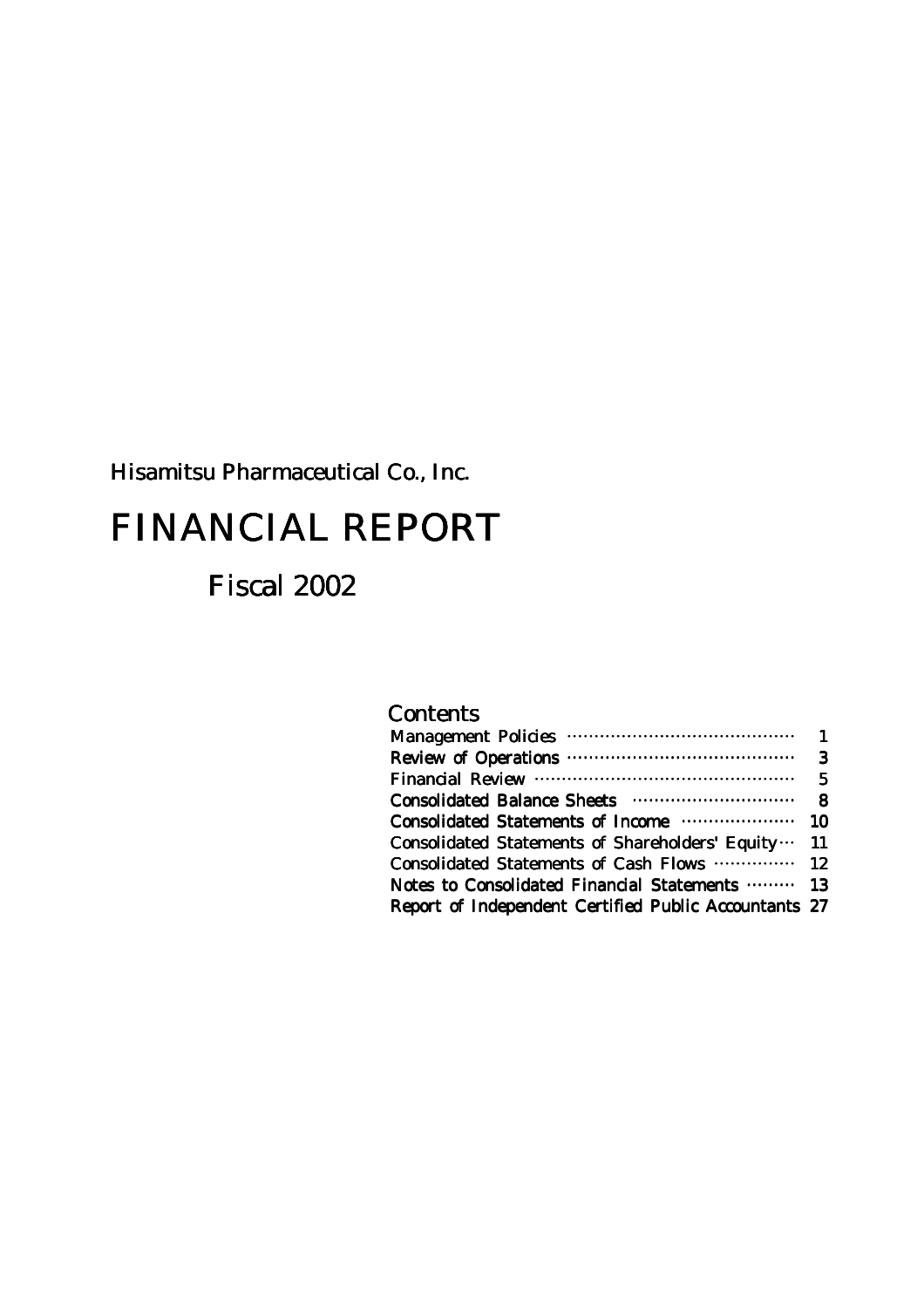# **Management Policies**

## (1) Fundamental Management Policies

Hisamitsu Pharmaceutical Co., Inc. (the Company) begins with a patch and patch-relating technology, namely, transdermal therapeutic system (TTS) technology. The Company, adhering to its motto, "Customers First", has adopted the management philosophy, "Improving Quality of Life (QOL) for People in the World" through creation, manufacture and sale of pharmaceutical products derived from TTS studies.

 Under this philosophy, the Company is actively developing corporate activities to satisfy customers through providing customers with pharmaceutical products meeting their needs both at home and abroad and finally making efforts to enhance its market capitalization.

## (2) Fundamental Profit-sharing Policy

The Company, recognizing profit-sharing to shareholders as the most important task, maintains and continues rewarding shareholders with stable dividends and, additionally, it flexibly takes such financial measures as acquiring treasury stock, which is considered as effective profit-sharing to shareholders.

The Company applies its internal reserves principally for future business development, that is, promoting research and development (R&D), strengthening sales, expanding production facilities and developing overseas business activities.

## $(3)$  Mid-term Strategies

In line with the fundamental management policies, the Company aims at becoming a pharmaceutical company oriented toward its own R&D in its own way, aggressively trying to create new transdermal pharmaceuticals both for topical use and systemic use meeting properly the needs of medical institutions through TTS studies.

 The Company has settled the mid-term targets to achieve "net income of ¥10,000 million (\$74,627 thousand) and return on equity (ROE) of 15% by the fiscal 2005 ending February 28, 2005". Thanks to our persistent efforts, the Company has just attained the ROE target three years earlier than expected and it will make further efforts to achieve the net income target as well as to keep the ROE target of more than 15%. Additionally the Company has set a new mid-term target to achieve by fiscal 2006 ending February 28, 2006, expecting further growth.

In order to build up its future assets, the Company also aims at increasing cash flows from operating activities, promoting  $R \& D$  of new transdermal pharmaceuticals for topical use and systemic use as well as establishing worldwide the Company's brand including trade marks, designs, manufacturing technology and quality control system.

## (4) Measures for Enhancing Corporate Governance Governance

The Company is striving to establish and maintain the management system meeting global standards in order to hold lively discussions in the board of directors' meeting as well as to promote quicker decision-making there, and it is striving to further strengthen its corporate governance system.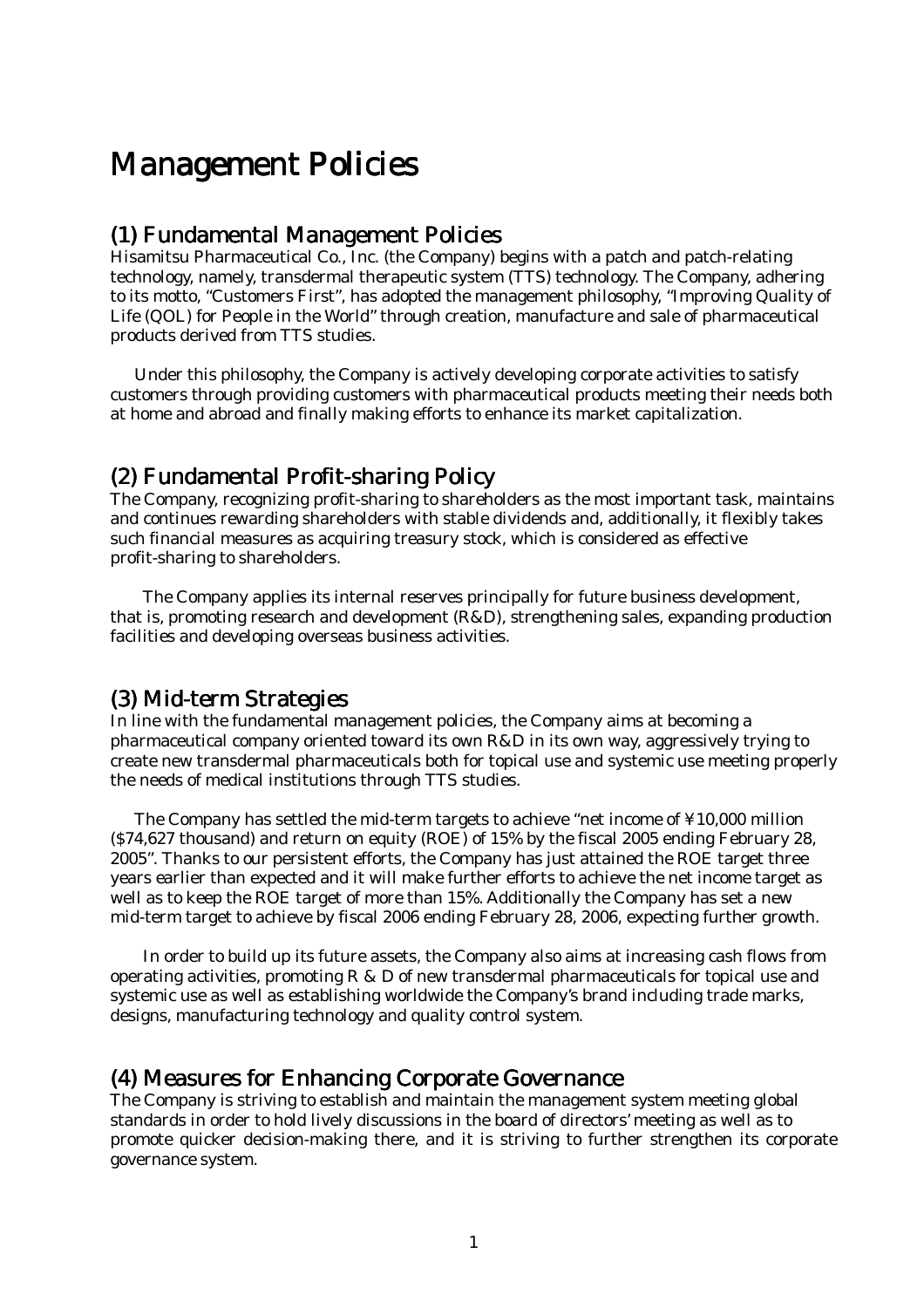Intending to raise the degree of managerial transparency, the Company is also striving to actively open its information to the public as well as maintaining smooth communications with shareholders and investors through aggressive investor relation (IR) activities.

## (5) Concept and Policy of Reducing Investment Unit

The Company recognizes that reducing the investment unit may be necessary to expand the class of general investors as well as promoting its stock circulation. However, at present, the Company has not yet determined a concrete plan and time for reducing the investment unit.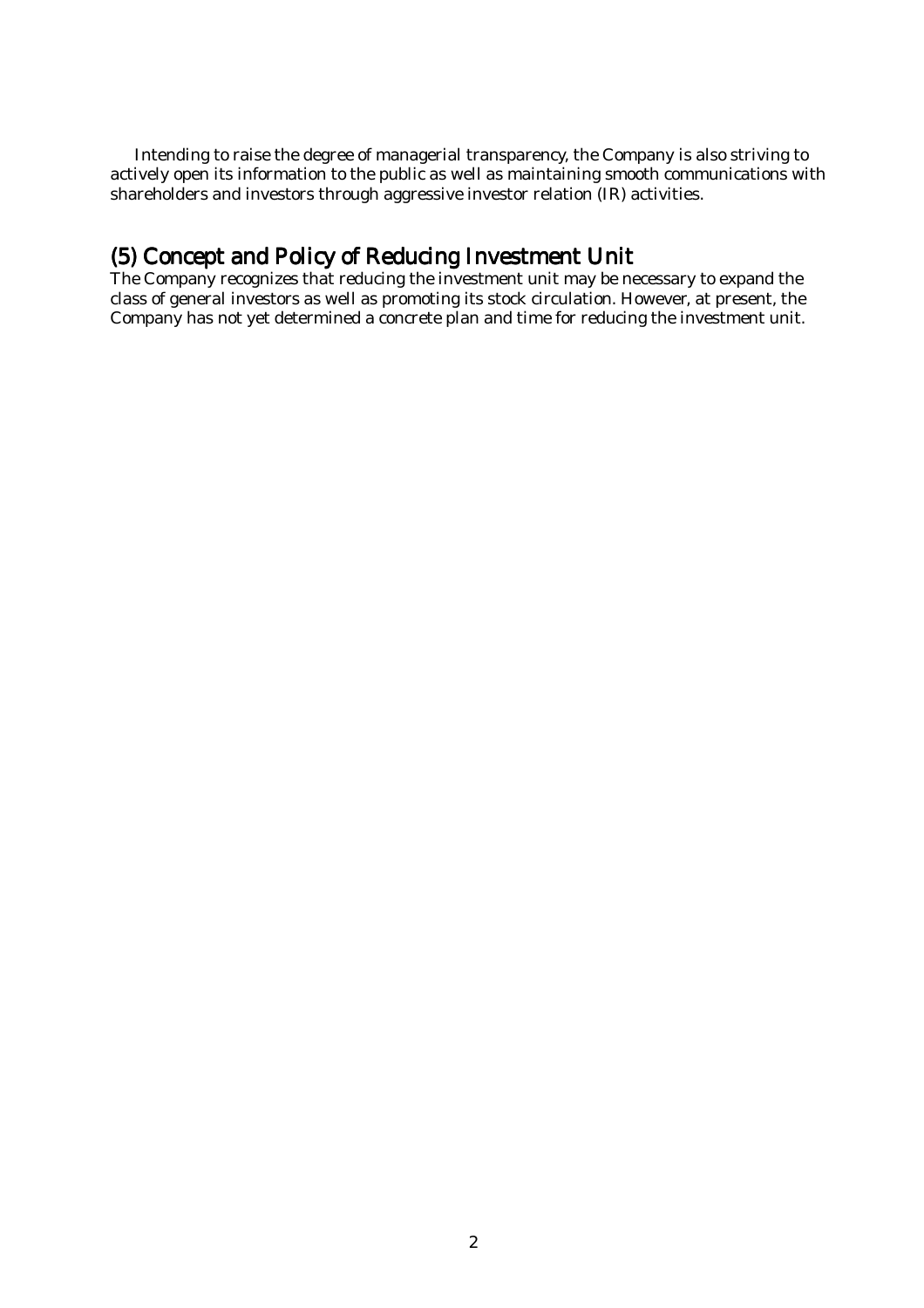# **Review of Operations**

## $(1)$  Overview of Fiscal 2002 ended February 28, 2002

The Japanese economic depression has continued throughout fiscal 2002, and this has shown no signs of recovery due primarily to sluggish domestic demand coming from low personal consumption and decreases in capital expenditures by industry.

The Japanese Government has been strengthening the policy of restraining healthcare costs year by year and has been trying to implement radical reforms in the National Health Insurance (NHI) scheme, intending to increase the portion of health care costs shared by patients.

Despite these difficult operating conditions, the Company and its subsidiaries (the "Companies") have been active in every operating field.

#### (Pharmaceuticals and related products segment)

With respect to ethical pharmaceuticals, the Company's medical representatives (MR) developed pharmaceutical information activities primarily focusing on topical analgesic and anti-inflammatory pharmaceuticals to properly meet the needs of medical institutions. The Company made improvements both to transdermal patch, MOHRUS TAPE, and transdermal gel patch, MOHRUS, to make them easy to use, and strove to introduce them into as many medical institutions as possible. Additionally, the Company aggressively developed enlightening activities for ESTRANA, an estradiol-contained patch for treating menopause, emphasizing the efficacy of a hormone replacement therapy (HRT).

 Regarding over-the-counter (OTC) products, the Company concentrated on topical analgesic and anti-inflammatory pharmaceuticals to develop sales activities through emphasizing the advantage of "Enhanced penetration into the skin by occlusion" despite the stagnant market reflecting flat personal consumption. In order to meet the diversifying customers' needs, the Company aggressively launched onto the OTC market six new products, which included an analgesic and anti-inflammatory rolled patch SALONPAS ROLL, an eye drop GANRYO ALFIRST, three masks for facial packs LIFECELLA WHITENING MASK, LIFECELLA TENNEN-DORO MASK and LIFECELLA KUBI-URUOI MASK, and a first-aid patch for cooling fever, DECO-DECO COOL S.

 The Company primarily oriented its R & D activities toward creating new transdermal preparations for topical use and systemic use, making steady progress on a long series of fundamental and applied studies. On the other hand, the Company tried to promote clinical trials in Europe. For this purpose, the Company has been constructing a new plant for preparing products for clinical trials in the R & D center.

In the production division, the Company has recently constructed a new manufacturing plant in the Tosu area to increase production efficiency as well as product quality.

Additionally, the Company endeavored to elevate the efficiency of its overall management as well as to improve business results.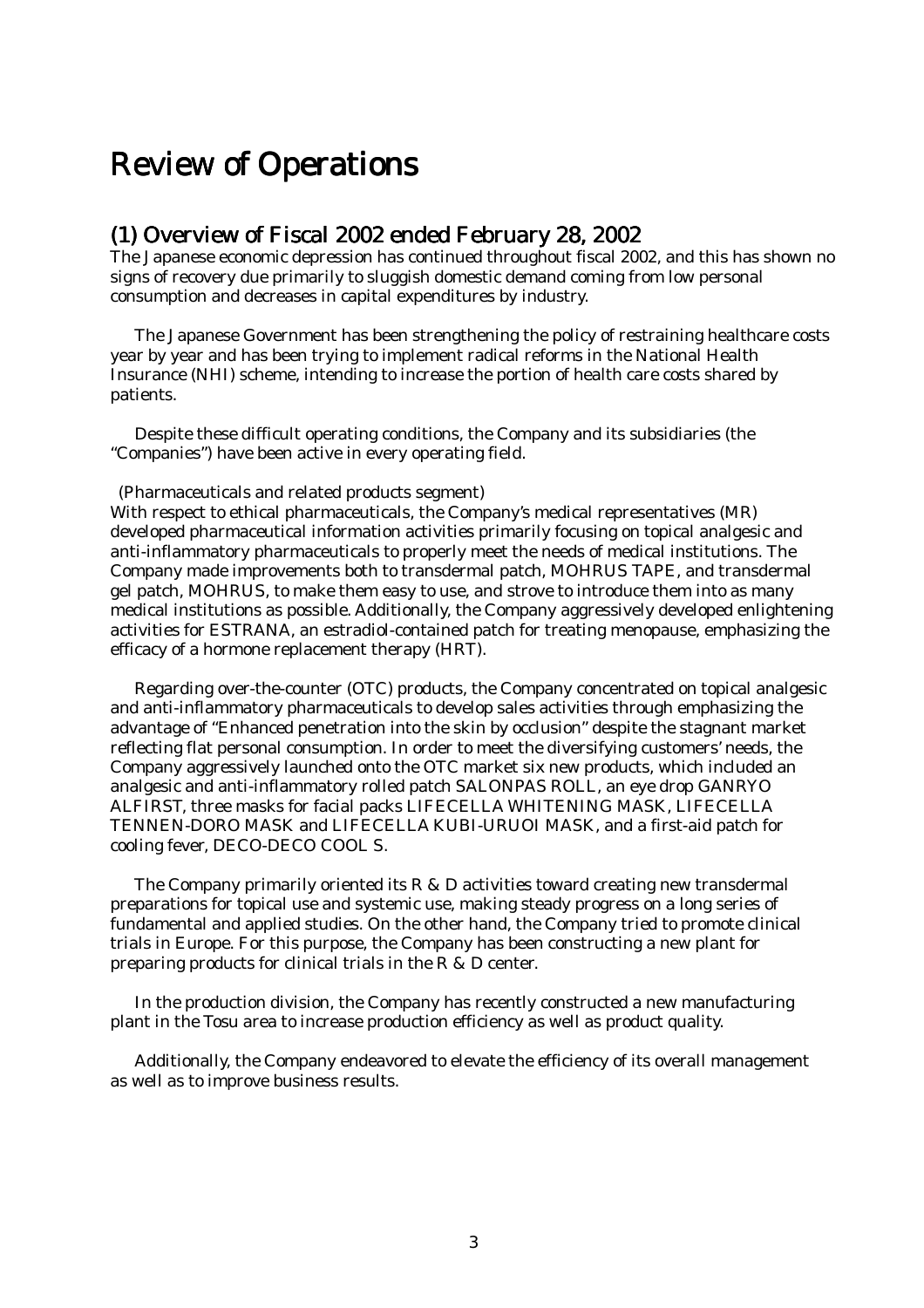(Cable television broadcasting and other segment) The Companies continued to aggressively develop the cable television broadcasting business

(broadcasting area: cities of Kurume, Ohkawa and Yanagawa in Fukuoka prefecture and Saga city in Saga prefecture), as well as other businesses including production and sale of laboratory animals to expand the market. Moreover, the Companies strove to improve business results, promoting the streamlining of management.

As a result of the above operating activities in each business segment, the consolidated net sales for the Companies totaled ¥69,538 million (\$518,940 thousand), an increase of 6.6% over the previous year. Regarding income, the consolidated operating income amounted to ¥15,921 million (\$118,813 thousand), an increase of 13.8%, and net income amounted to ¥8,607 million (\$64,231 thousand), a 26.8% increase over the previous year. All these figures were record highs for the Companies.

## $(2)$  Outlook for Fiscal 2003 ending February 28, 2003

Effective April 1, 2002, the Government executed a cut in NHI pharmaceutical reimbursement prices, an average of 6.3% across the industry. In addition to this reduction, an increased share of healthcare costs paid by patients will possibly be implemented from the coming April. It is, therefore, anticipated that the domestic ethical pharmaceutical market will drastically shrink, depending on the trend of further reforms in the NHI pharmaceutical reimbursement price system. Despite these unprecedented serious circumstances, the Company will aggressively continue providing pharmaceutical information to medical institutions and challenge to create new transdermal preparations to exactly meet medical needs.

Although the domestic OTC market has long been in a slump, the Company will actively try to increase sales of OTC products as well as develop new OTC products properly meeting the needs and concerns of its customers.

Regarding overseas sales development, the Company is trying to develop clinical trials of the Company's products, especially MORUS TAPE, in the Europe and the U. S. as well as establish worldwide the Company's brand including trade marks, manufacturing technology and quality control of products.

Additionally, the Companies are intending to further accelerate sales activities in the cable television broadcasting segment and other businesses to achieve better results.

 The Companies, being fully aware of their responsibility for corporate citizenship, will devote themselves to improve their business performance through the strengthening of their sales, increasing productivity, speedier  $R \& D$  activities, streamlining of management and building up of their corporate constitution.

 Referring to the consolidated results of operations for the next year ending February 28, 2003, the Companies are expecting that, in the absence of unforeseen circumstances, net sales will show approximately the same figure as the previous year but net income will show an increase of about 10% over the previous year.

 Concerning cash dividends for the next year ending February 28, 2003, the Company has declared to reward shareholders with a dividend of ¥10.00 per share of common stock, which corresponds to an increase of ¥1.00 per share over the previous year.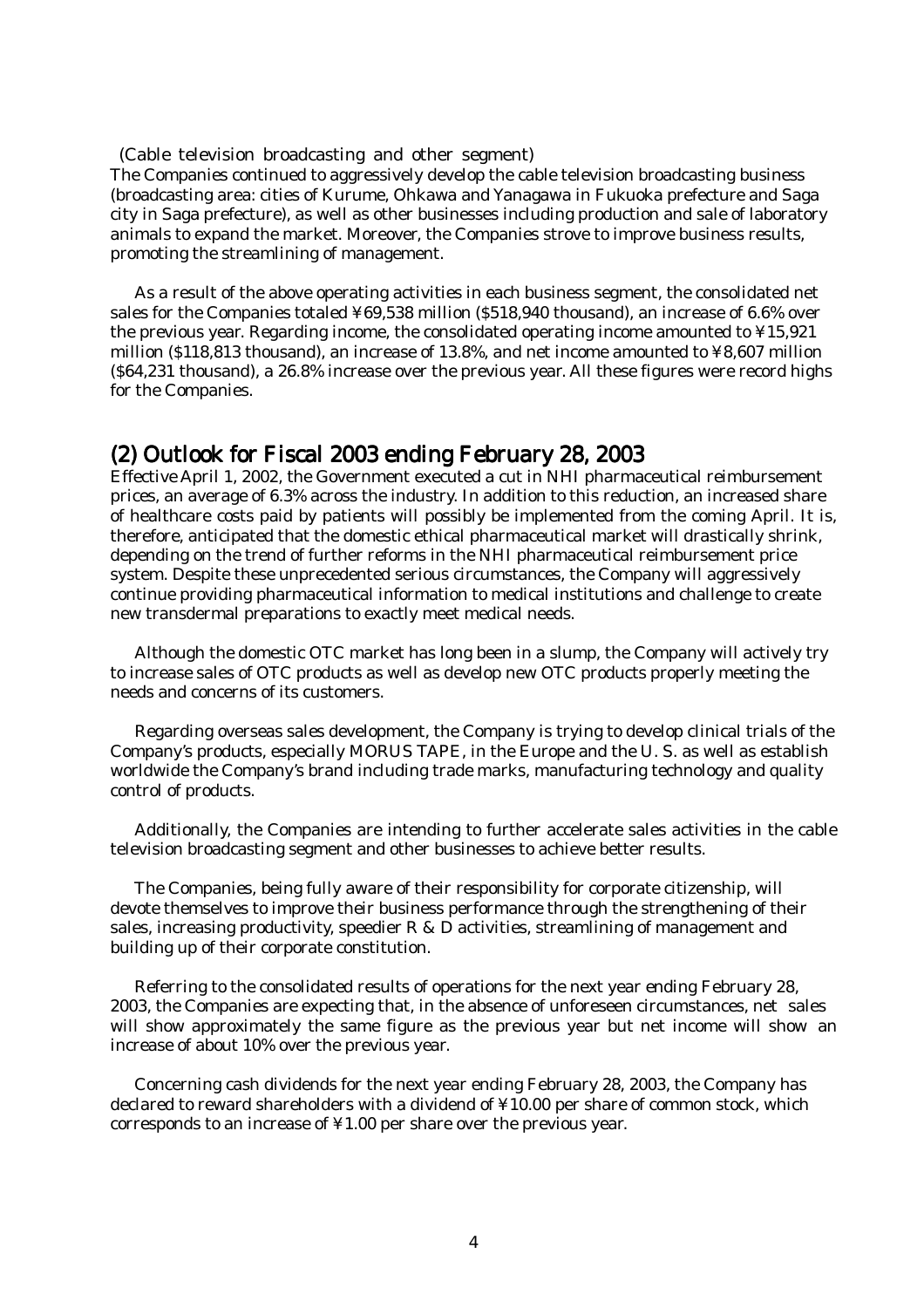# Financial Review

The consolidated financial statements included the accounts of the Company and its twelve significant subsidiaries (the "Companies"), and investments in two affiliated companies were accounted for using the equity method.

# (1) Results of Operations

### Net Sales

(Pharmaceuticals and related products segment)

With regard to ethical pharmaceuticals, the Company actively promoted pharmaceutical information activities meeting the diversifying healthcare needs of medical institutions, centering on its core products, such as analgesic and anti-inflammatory products for external use. Of these products, the Company aggressively disseminated and gathered product information about both ketoprofen patch MOHRUS TAPE and ketoprofen gel patch MOHRUS, in order to enable them to steadily introduce them into medical institutions.

 With respect to over-the-counter (OTC) products, although the OTC market has been very stagnant during fiscal 2002, the Company strove to principally promote the sale of analgesic and anti-inflammatory pharmaceuticals for external use. During the year, in order to keep up with customers' diversifying needs, the Company successfully launched six new products consisting of an analgesic and anti-inflammatory rolled patch SALONPAS ROLL, an eye drop GANRYO ALFIRST, three masks for facial packs LIFECELLA WHITENING MASK, LIFECELLA TENNEN-DORO MASK, LIFECELLA KUBI-URUOI MASK and a first-aid pad for cooling fever DECO-DECO COOL S.

 In the pharmaceuticals and related products segment, net sales recorded ¥67,224 million (\$501,672 thousand), a 6.4% increase over the previous year.

(Cable Television Broadcasting and Other Segment)

The Companies continued to aggressively develop the cable television broadcasting business (broadcasting area: cities of Kurume, Ohkawa and Yanagawa in Fukuoka prefecture and Saga city in Saga prefecture), as well as other businesses including production and sale of laboratory animals to expand the market. Additionally, the Companies strove to improve business results, promoting the streamlining of management.

In the cable television broadcasting and other segment, net sales were ¥2,314 million (\$17,268 thousand), a 12.9% increase over the previous year.

As a result, the consolidated net sales for the Companies totaled ¥69,538 million (\$518,940 thousand), an increase of 6.6% over the previous year. Briefly speaking, this increase reflects the significantly increased sales of both ketoprofen patches MOHRUS TAPE and ketoprofen gel patches MOHRUS.

#### Costs and Expenses

Cost of sales amounted to  $\frac{1}{20}$ ,  $\frac{20,710}{20}$  million (\$154,552 thousand), a 3.2% increase over the previous year, rendering the cost of sales as a percentage of net sales at 29.8%. Selling, general and administrative expenses totaled ¥26,635 million (\$198,769 thousand), a 3.5% increase and R & D expenses also increased 15.4% to ¥6,272 million (\$46,806 thousand) with the ratio of R & D expenses to net sales at 9.0%.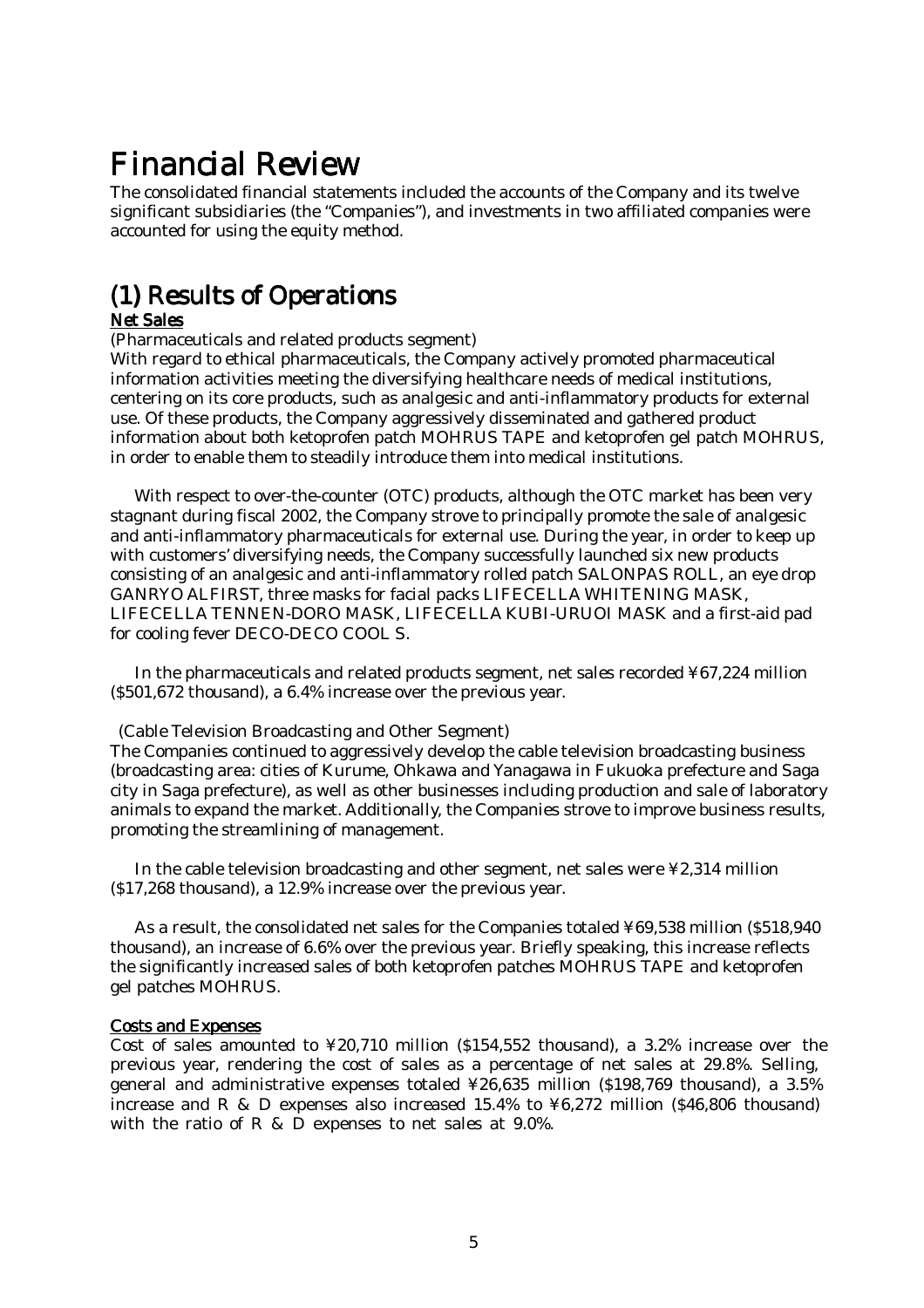Operating income was ¥15,921 million (\$118,813 thousand), a 13.8% increase over the previous year, by deducting costs and expenses from net sales, yielding the ratio of operating income to net sales of 22.9%.

 Other expenses, net of other income, totaled ¥258 million (\$1,925 thousand), an 87.2% decrease from the previous year, primarily reflecting prior service cost under the contributory pension plan in the previous year due to the change in the method of accounting for severance and retirement benefits.

#### Net Income

Income before income taxes was ¥15,663 million (\$116,888 thousand), a 30.8% increase over the previous year, and net income was ¥8,607 million (\$64,231 thousand), a 26.8% increase, by deducting current income taxes, deferred income taxes and minority interest in net income of consolidated subsidiaries.

The effective tax rate was 44.6%. Net income per share of common stock was ¥91.99 (\$0.69), a 26.3% increase over the previous year and the Company paid its shareholders cash dividends per share of ¥9.00 (\$0.07).

## $(2)$  Financial Position

At February 28, 2002, total assets amounted to ¥82,893 million (\$618,604 thousand), a 2.7% increase over the previous year. Total current assets amounted to ¥37,424 million (\$279,283 thousand), a 1.6% decrease from the previous year. This principally reflected decreases in notes and accounts receivable, deferred tax assets and short-term investments despite a significant increase in cash and time deposits.

Property, plant and equipment, less accumulated depreciation, were ¥33,962 million (\$253,448 thousand), which was approximately the same as the previous year. Intangible assets increased to ¥625 million (\$4,664 thousand).

Investments and other non-current assets totaled ¥10,882 million (\$81,209 thousand), a 28.9% increase, principally resulting from markedly increased investment securities.

Total current liabilities amounted to ¥20,048 million (\$149,612 thousand), a 19.2% decrease from the previous year. This principally came from marked decreases in both short-term bank loans and income taxes payable. Working capital increased 31.5% to ¥17,376 million (\$129,671 thousand), and the current ratio increased to 186.7%, compared to previous year of 153.2%.

Total long-term liabilities were ¥6,890 million (\$51,418 thousand), a 12.0% increase over the previous year, primarily resulting from deferred tax liabilities relating to land revaluation despite significantly decreased long-term debt due after one year.

Total shareholders' equity increased 12.8% to ¥55,474 million (\$413,985 thousand). This increase primarily came from retained earnings and gain on land revaluation despite increased treasury stock.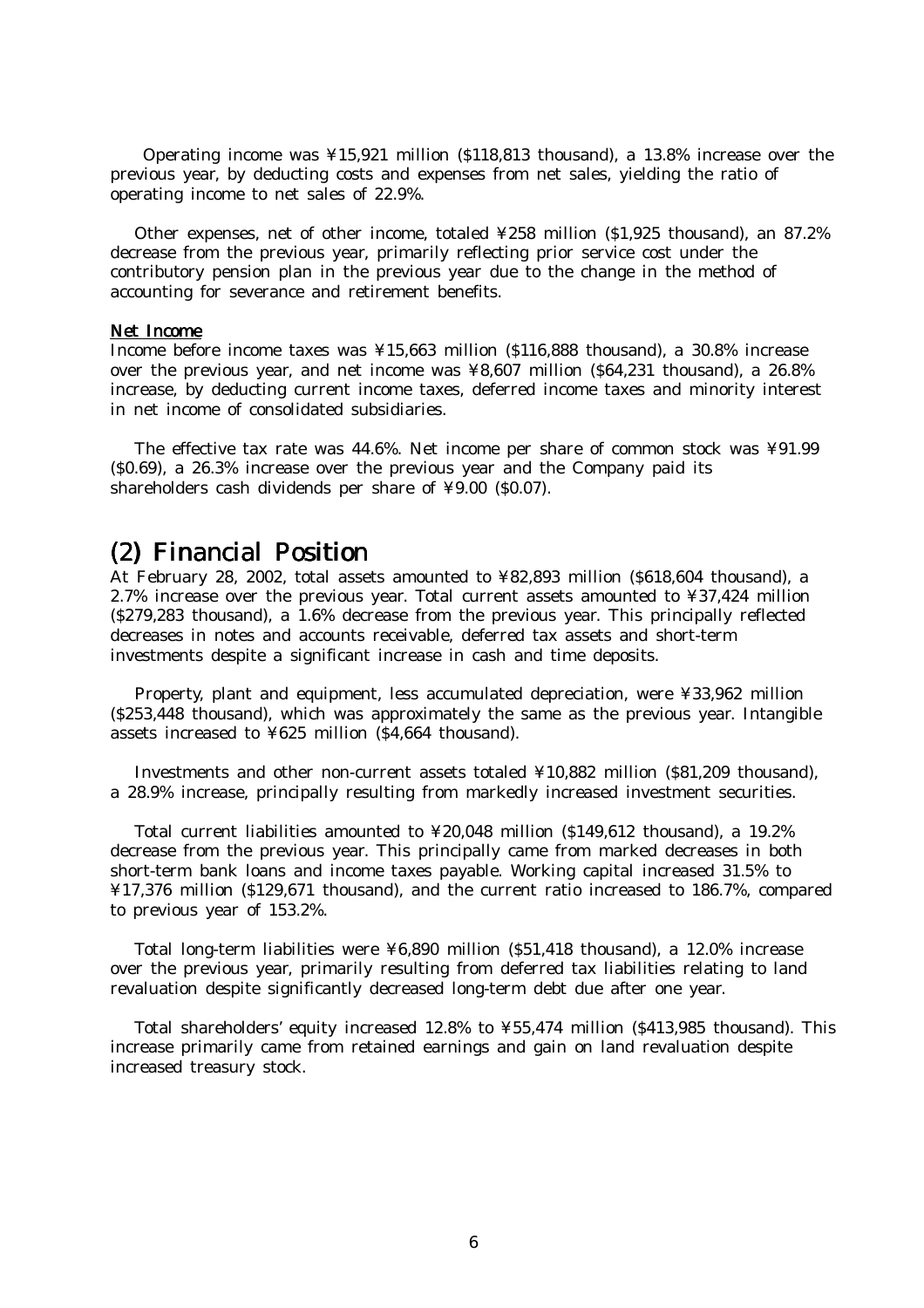## $(3)$  Cash Flows

Operating activities generated net cash of  $\frac{1}{4}$ 13,078 million (\$97,597 thousand), a 6.5% increase over the previous year. This principally resulted from markedly increased income before income taxes with an increase in net sales.

Investing activities used net cash of ¥6,589 million (\$49,172 thousand), a 28.4% increase over the previous year, primarily reflecting payments for purchases of property, plant and equipment of ¥4,481 million (\$33,441 thousand) and payment for purchase for investment securities of ¥3,168 million (\$23,642 thousand). Major capital investments were made for the construction of a new manufacturing plant in the Tosu area as well as a new pilot plant to prepare products for clinical trials in the R & D center.

Financing activities consumed net cash of ¥5,527 million (\$41,246 thousand), a 266.8% increase over the previous year. This is primarily due to repayments of short-term bank loans and payment for purchase of treasury stock.

As a result, cash and cash equivalents at end of year totaled ¥13,560 million (\$101,194 thousand), an increase of  $\frac{1}{4}1,034$  million (\$7,716), compared to cash and cash equivalents at beginning of year, principally resulting from increased cash flows provided by operating activities with an increase in net sales of the Company.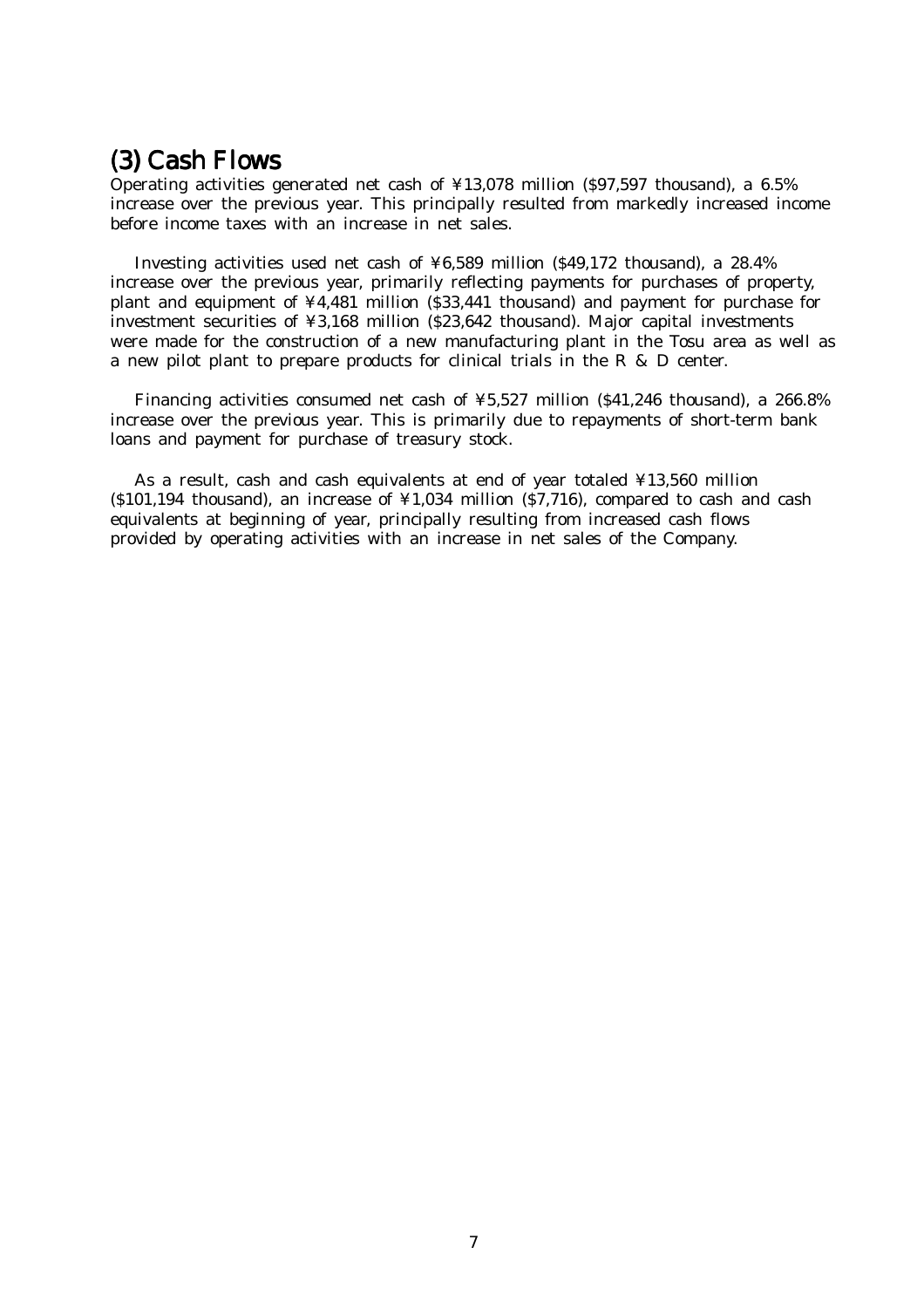# **Consolidated Balance Sheets**

HISAMITSU PHARMACEUTICAL CO., INC. February 28, 2002 and 2001

|                                                  |           |                 | Thousands of |
|--------------------------------------------------|-----------|-----------------|--------------|
|                                                  |           |                 | U.S. dollars |
|                                                  |           | Millions of yen | (Note 1)     |
|                                                  | 2002      | 2001            | 2002         |
| <b>ASSET</b>                                     |           |                 |              |
| Current assets:                                  |           |                 |              |
| Cash and time deposits (Note 3)                  | ¥ 12,882  | ¥ 11,246        | 96,134<br>S. |
| Notes and accounts receivable:                   |           |                 |              |
|                                                  | 3,106     | 4,991           | 23,179       |
|                                                  | 14,219    | 13,547          | 106,112      |
| Short-term investments (Note 4)                  | 877       | 1,345           | 6,545        |
|                                                  | 4,574     | 4,896           | 34,134       |
| Deferred tax assets (Note 11)                    | 308       | 972             | 2,298        |
|                                                  | 1,489     | 1,120           | 11,112       |
| Less allowance for doubtful accounts             | (31)      | (88)            | (231)        |
| Total current assets                             | 37,424    | 38,029          | 279,283      |
| Property, plant and equipment:                   |           |                 |              |
|                                                  | 11,398    | 12,217          | 85,060       |
| Buildings and structures (Note 9)                | 22,002    | 23,384          | 164,194      |
| Machinery and equipment (Note 9)                 | 15,719    | 15,891          | 117,306      |
| Tools, furniture and fixtures                    | 9,657     | 9,621           | 72,067       |
|                                                  | 3,816     | 1,423           | 28,478       |
|                                                  | 62,592    | 62,536          | 467,105      |
| Less accumulated depreciation                    | (28, 630) | (28, 573)       | (213, 657)   |
|                                                  | 33,962    | 33,963          | 253,448      |
|                                                  | 625       | 273             | 4,664        |
|                                                  |           |                 |              |
| Investments and other non-current assets:        |           |                 |              |
| Investment securities (Notes 4 and 9)            | 6,384     | 3,694           | 47,642       |
| Investment in non-consolidated subsidiaries      |           |                 |              |
| and affiliated companies (Note 4)                | 712       | 706             | 5,313        |
| Deferred tax assets (Note 11)                    | 2,103     | 1,586           | 15,694       |
| Deferred tax assets relating to                  |           |                 |              |
| land revaluation (Note 6) ······················ |           | 641             |              |
| Other investments and other non-current          |           |                 |              |
| Assets                                           | 1,887     | 1,818           | 14,082       |
| Less allowance for doubtful accounts             | (204)     | (4)             | (1,522)      |
|                                                  | 10,882    | 8,441           | 81,209       |
|                                                  | ¥ 82,893  | ¥ $80,706$      | \$618,604    |

See accompanying notes.

 $\overline{a}$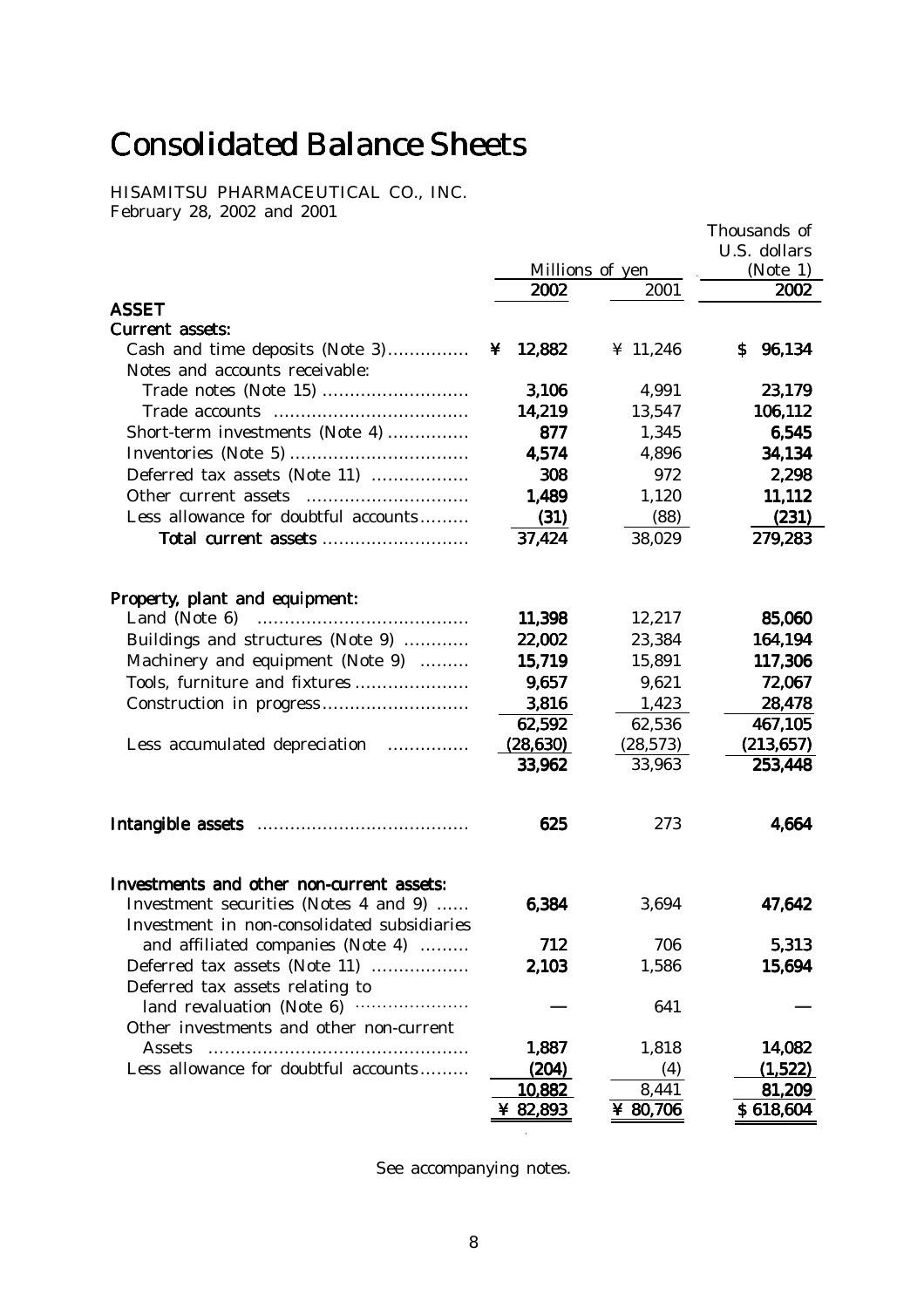|                                                                                                              |                 |          | Thousands of |
|--------------------------------------------------------------------------------------------------------------|-----------------|----------|--------------|
|                                                                                                              |                 |          | U.S. dollars |
|                                                                                                              | Millions of yen |          | (Note 1)     |
|                                                                                                              | 2002            | 2001     | 2002         |
| LIABILITIES AND SHAREHOLDERS' EQUITY<br><b>Current liabilities:</b>                                          |                 |          |              |
| Short-term bank loans (Note 9)                                                                               | 347<br>¥        | ¥ 3,122  | \$2,590      |
| Long-term debt due within one year (Note 9)<br>Notes and accounts payable:                                   | 1,227           | 637      | 9,157        |
| Trade                                                                                                        | 8,356           | 8,936    | 62,358       |
|                                                                                                              | 506             | 296      | 3,776        |
|                                                                                                              | 7,169           | 7,514    | 53,500       |
| Income taxes payable (Note 11)                                                                               | 1,227           | 3,404    | 9,157        |
|                                                                                                              | 197             | 194      | 1,470        |
| Reserve for employees' bonuses                                                                               | 481             | 467      | 3,589        |
|                                                                                                              | 538             | 246      | 4,015        |
| Total current liabilities                                                                                    | 20,048          | 24,816   | 149,612      |
|                                                                                                              |                 |          |              |
| Long-term liabilities:<br>Long-term debt due after one year (Note 9)<br>Deferred tax liabilities relating to | 1,353           | 2,341    | 10,097       |
|                                                                                                              | 1,955           |          | 14,590       |
| Severance and retirement benefits (Note 10)                                                                  | 2,711           |          | 20,231       |
| Retirement benefits<br>.                                                                                     |                 | 2,359    |              |
| Directors' and corporate auditors'                                                                           |                 |          |              |
|                                                                                                              | 804             | 768      | 6,000        |
| Other non-current liabilities                                                                                | 67              | 685      | 500          |
| Total long-term liabilities                                                                                  | 6,890           | 6,153    | 51,418       |
|                                                                                                              | 481             | 555      | 3,589        |
| <b>Contingent liabilities</b> (Note 15)                                                                      |                 |          |              |
| Shareholders' equity (Notes 13 and 14):<br>Common stock:<br>Authorized<br>380,000,000 shares                 |                 |          |              |
| <b>Issued</b><br>95,164,895 shares in 2002                                                                   | 8,474           |          | 63,239       |
| 95,108,490 shares in 2001                                                                                    |                 | 8,460    |              |
|                                                                                                              | 8,242           | 8,227    | 61,507       |
| Gain (loss) on land revaluation (Note 6)                                                                     | 2,729           | (894)    | 20,366       |
|                                                                                                              | 38,976          | 34,719   | 290,866      |
| Unrealized holding losses on securities                                                                      | (43)            |          | (321)        |
|                                                                                                              | (361)           | (468)    | (2,694)      |
|                                                                                                              | (1,683)         | (2)      | (12, 560)    |
| Common stock purchased by a subsidiary                                                                       | (860)           | (860)    | (6, 418)     |
| Total shareholders' equity                                                                                   | 55,474          | 49,182   | 413,985      |
|                                                                                                              | ¥82,893         | ¥ 80,706 | \$618,604    |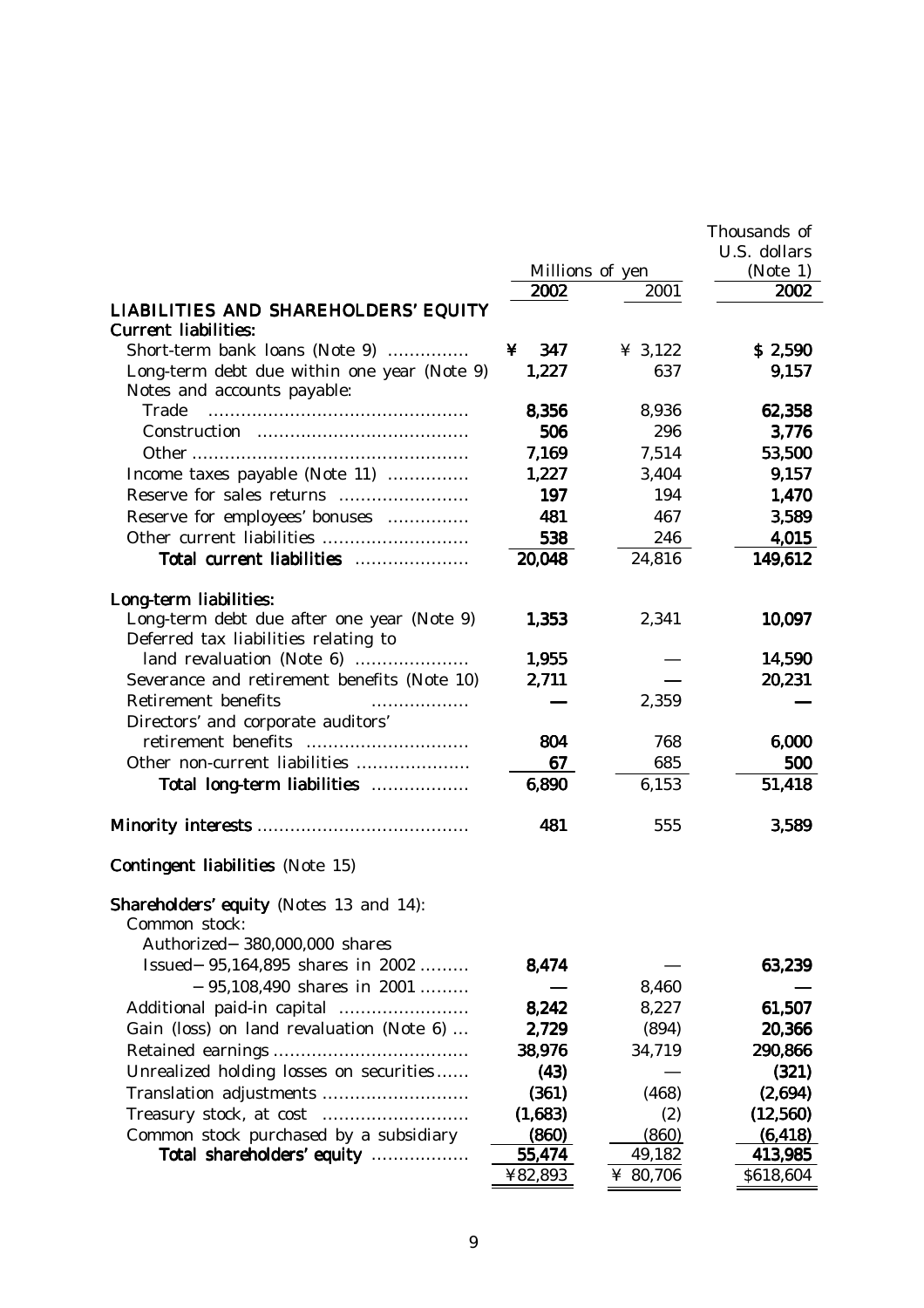# Consolidated Statements of Income

HISAMITSU PHARMACEUTICAL CO., INC. Years ended February 28, 2002 and 2001

|                                                                                     |                 |                  | Thousands of  |
|-------------------------------------------------------------------------------------|-----------------|------------------|---------------|
|                                                                                     |                 |                  | U.S. dollars  |
|                                                                                     | Millions of yen |                  | (Note 1)      |
|                                                                                     | 2002            | 2001             | 2002          |
|                                                                                     | ¥ $69,538$      | ¥ $65,240$       | \$<br>518,940 |
| Costs and expenses:                                                                 |                 |                  |               |
| Cost of sales                                                                       | 20,710          | 20,068           | 154,552       |
| Selling, general and administrative                                                 | 26,635          | 25,746           | 198,769       |
|                                                                                     | 6,272           | 5,435            | 46,806        |
|                                                                                     | 53,617          | 51,249           | 400,127       |
|                                                                                     | 15,921          | 13,991           | 118,813       |
| Other income (expense):                                                             |                 |                  |               |
| Interest and dividend income                                                        | 149             | 103              | 1,112         |
|                                                                                     | (77)            | (173)            | (575)         |
| Equity in earnings of affiliated companies                                          | 47              | 50               | 351           |
| Gain on sales of property, plant and equipment                                      | 267             | $\boldsymbol{2}$ | 1,993         |
| Gain on sales of investment securities                                              |                 | 8                |               |
| Reversal of allowance for doubtful accounts<br>Transition obligation for employees' | 60              |                  | 448           |
|                                                                                     | 318             |                  | 2,373         |
| Loss on sales and disposals of property,                                            | 38              | 159              | 284           |
|                                                                                     | (502)           | (202)            | (3,746)       |
| Write-down of investment securities                                                 | (434)           | (274)            | (3,239)       |
| Write-down of golf-club memberships                                                 | (464)           | (168)            | (3, 463)      |
| Prior service cost under the contributory                                           |                 |                  |               |
|                                                                                     |                 | (2,032)          |               |
| Provision for allowance for doubtful accounts                                       | (156)           |                  | (1, 164)      |
|                                                                                     | 496             | 515              | 3,701         |
|                                                                                     | (258)           | (2,012)          | (1, 925)      |
|                                                                                     | 15,663          | 11,979           | 116,888       |
| Income taxes (Note 11):                                                             |                 |                  |               |
|                                                                                     | 4,216           | 5,771            | 31,463        |
|                                                                                     | 2,774           | (718)            | 20,701        |
| Minority interests in net income of                                                 |                 |                  |               |
|                                                                                     | 66              | 138              | 493           |
|                                                                                     | ¥ $8,607$       | 6,788            | 64,231<br>S   |

|                                             |                | Yen                 | U.S. dollars<br>(Note 1) |
|---------------------------------------------|----------------|---------------------|--------------------------|
|                                             | 2002           | 2001                | 2002                     |
| Amounts per share of common stock (Note 2): |                |                     |                          |
| Net income                                  | $\angle 91.99$ | $\frac{1}{2}$ 72.82 | 0.69                     |
|                                             | 91.99          | 72.70               | 0.69                     |
| Cash dividends applicable to the year       | 9.00           | 7.00                | 0.07                     |

See accompanying notes.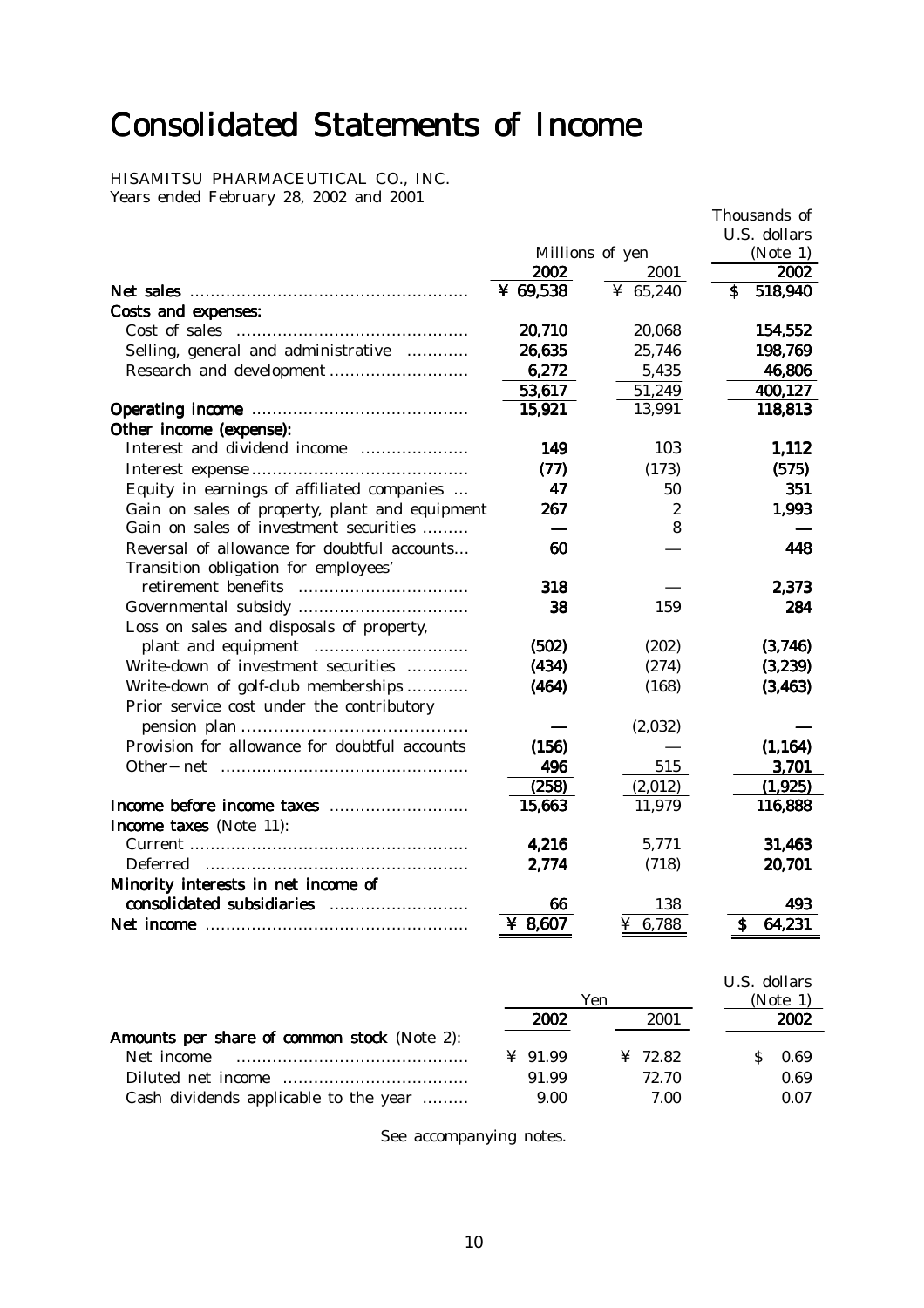# Consolidated Statements of Shareholders' Equity

Hisamitsu Pharmaceutical Co., Inc. Years ended February 28, 2002 and 2001

| $\frac{1}{2}$                                     |                      |                | Thousands of |
|---------------------------------------------------|----------------------|----------------|--------------|
|                                                   |                      |                | U.S. dollars |
|                                                   |                      | Million of yen | (Note 1)     |
|                                                   | 2002                 | 2001           | 2002         |
| Common stock:                                     |                      |                |              |
|                                                   | ¥ 8,460              | ¥ $8,414$      | \$63,134     |
| Shares issued upon exercise of warrants (Note 14) | 14                   | 46             | 105          |
|                                                   | ¥ 8,474              | ¥ 8,460        | \$63,239     |
| Additional paid-in capital:                       |                      |                |              |
|                                                   | ¥ 8,227              | ¥ 8,175        | \$61,395     |
| Shares issued upon exercise of warrants (Note 14) | 15                   | 52             | <b>112</b>   |
|                                                   | ¥ 8,242              | ¥ 8,227        | \$61,507     |
| Gain (loss) on land revaluation:                  |                      |                |              |
|                                                   | ¥ $(894)$            | ¥              | \$ (6,671)   |
| Land revaluation, net of tax (Note 6)             | 3,623                | (894)          | 27,037       |
|                                                   | ¥ 2,729              | ¥<br>(894)     | \$20,366     |
| Retained earnings:                                |                      |                |              |
|                                                   | ¥34,719              | ¥27,662        | \$259,097    |
|                                                   | 8,607                | 6,788          | 64,231       |
| Cumulative effect of adopting                     |                      |                |              |
|                                                   |                      | 1,783          |              |
|                                                   | (666)                | (481)          | (4,970)      |
| Bonuses to directors and corporate auditors       | (61)                 | (59)           | (455)        |
| Retirement of common stock (Note 14)              |                      | (974)          |              |
| Land revaluation adjustment (Note 6)              | (3,623)              |                | (27, 037)    |
|                                                   | ¥38,976              | ¥34,719        | \$290,866    |
| Unrealized holding losses on securities:          |                      |                |              |
|                                                   | ¥                    | ¥              | Ş            |
|                                                   | (43)                 |                | (321)        |
|                                                   | ¥<br>(43)            | ¥              | \$<br>(321)  |
| <b>Translation adjustments:</b>                   |                      |                |              |
|                                                   | ¥ $(468)$            | (478)<br>¥     | \$ (3,493)   |
| Adjustments from translation of                   |                      |                |              |
| foreign currency financial statements             | 107                  | 10             | 799          |
|                                                   | ¥ $(361)$            | (468)<br>¥     | \$ (2,694)   |
| Treasury stock:                                   |                      |                |              |
|                                                   | (2)<br>¥             | ¥<br>(1)       | (15)<br>S    |
|                                                   | (1,681)              | (1)            | (12, 545)    |
|                                                   | $\frac{1}{2}(1,683)$ | ¥<br>(2)       | \$(12, 560)  |
| Common stock purchased by a subsidiary:           |                      |                |              |
|                                                   | ¥ $(860)$            | (736)<br>¥     | \$ (6, 418)  |
| Common stock purchased by a subsidiary            |                      | (124)          |              |
|                                                   | (860)<br>¥           | ¥<br>(860)     | \$ (6, 418)  |
|                                                   |                      |                |              |
|                                                   | 2002                 | 2001           |              |
| Number of shares of common stock:                 |                      |                |              |
| Balance at beginning of year                      | 95,108,490           | 48,063,166     |              |
| Retirement of common stock (Note 14)              |                      | (605,000)      |              |
| Shares issued upon exercise of warrants (Note 14) | 56,405               | 127,419        |              |
| Stock split (Note 14)                             |                      | 47,522,905     |              |
|                                                   | 95,164,895           | 95,108,490     |              |

See accompanying notes.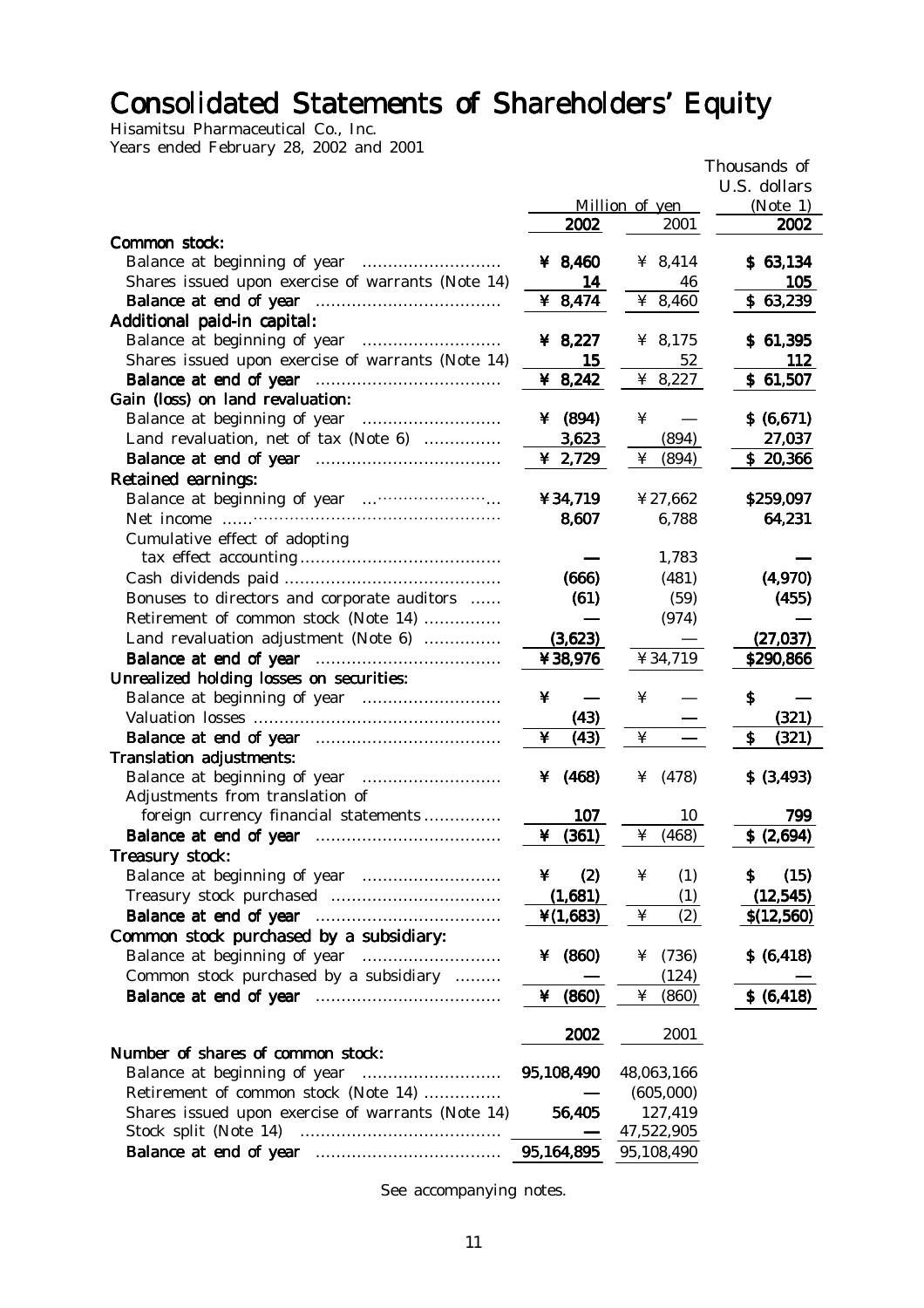## Consolidated Statements of Cash Flows

HISAMITSU PHARMACEUTICAL CO., INC. Years ended February 28, 2002 and 2001

|                                                                |                   | Millions of yen | Thousands of<br>U.S. dollars<br>(Note 1) |
|----------------------------------------------------------------|-------------------|-----------------|------------------------------------------|
|                                                                | 2002              | 2001            | 2002                                     |
| Cash flows from operating activities:                          |                   |                 |                                          |
|                                                                | ¥15.663           | ¥11,979         | \$116,888                                |
| Adjustments to reconcile net income before taxes               |                   |                 |                                          |
| to net cash provided by operating activities:                  |                   |                 |                                          |
|                                                                | 2,754             | 2,851           | 20,552                                   |
| Increase in allowance for severance and<br>retirement benefits |                   |                 |                                          |
| Increase (decrease) in retirement benefits                     | 2,711<br>(2, 359) | 53              | 20,231<br>(17, 605)                      |
|                                                                | (149)             |                 |                                          |
|                                                                | 77                | (103)<br>173    | (1, 112)<br>575                          |
| Equity in earnings of affiliated companies                     | (47)              | (50)            | (351)                                    |
|                                                                | 434               | 274             | 3,239                                    |
|                                                                | 464               | 168             |                                          |
| Loss on sales and disposal of property,                        |                   |                 | 3,463                                    |
|                                                                | 502               | 202             | 3.746                                    |
| Decrease in notes and accounts receivable                      | 1,259             | 471             | 9,396                                    |
|                                                                | 358               | (727)           | 2,672                                    |
|                                                                | (365)             | (337)           | (2, 724)                                 |
| Increase (decrease) in notes and accounts payable              | (559)             | 1,926           | (4, 172)                                 |
| Bonuses to directors and corporate auditors                    | (61)              | (59)            | (455)                                    |
|                                                                | (1, 310)          | 630             | (9,776)                                  |
| Subtotal                                                       | 19,372            | 17,451          | 144,567                                  |
|                                                                | 181               | 102             | 1,351                                    |
|                                                                | (80)              | (172)           | (597)                                    |
| Income taxes paid                                              | (6, 395)          | (5, 101)        | (47, 724)                                |
| Net cash provided by operating activities                      | 13,078            | 12,280          | 97,597                                   |
| Cash flows from investing activities:                          |                   |                 |                                          |
| Payments for purchases of property, plant and equipment        | (4, 481)          | (3,597)         | (33, 441)                                |
| Proceeds from sales of property, plant and equipment           | 1,760             | 81              | 13,134                                   |
| Payments for purchases of intangible assets                    | (528)             | (186)           | (3,940)                                  |
| Payments for purchases of marketable securities                | (3, 400)          | (3,300)         | (25, 373)                                |
| Proceeds from sales of marketable securities                   | 3,300             | 3,359           | 24,627                                   |
| Payments for purchases of investment securities                | (3, 168)          | (1,350)         | (23, 642)                                |
|                                                                | (72)              | (137)           | (537)                                    |
| Net cash used in investing activities                          | (6, 589)          | (5, 130)        | (49, 172)                                |
| Cash flows from financing activities:                          |                   |                 |                                          |
|                                                                | (2,650)           | 2,586           | (19, 776)                                |
|                                                                | 173               |                 | 1,291                                    |
| Repayment of long-term debt                                    | (749)             | (2,607)         | (5,590)                                  |
| Proceeds from exercise of warrants                             | 32                | 98              | 239                                      |
|                                                                | (1,728)           | (1, 162)        | (12, 895)                                |
|                                                                | 61                | 183             | 455                                      |
| Cash dividends paid                                            | (666)             | (481)           | (4,970)                                  |
|                                                                |                   | (124)           |                                          |
| Net cash used in financing activities <b>manufacture</b>       | (5,527)           | (1,507)         | (41, 246)                                |
| Effect of exchange rate changes on cash and cash equivalents   | 72                | 42              | 537                                      |
|                                                                | 1,034             | 5,685           | 7,716                                    |
| Cash and cash equivalents at beginning of year                 | 12,526            | 6,841           | 93,478                                   |
| Cash and cash equivalents at end of year (Note 3)  ¥ 13,560    |                   | ¥ 12,526        | \$101,194                                |

See accompanying notes.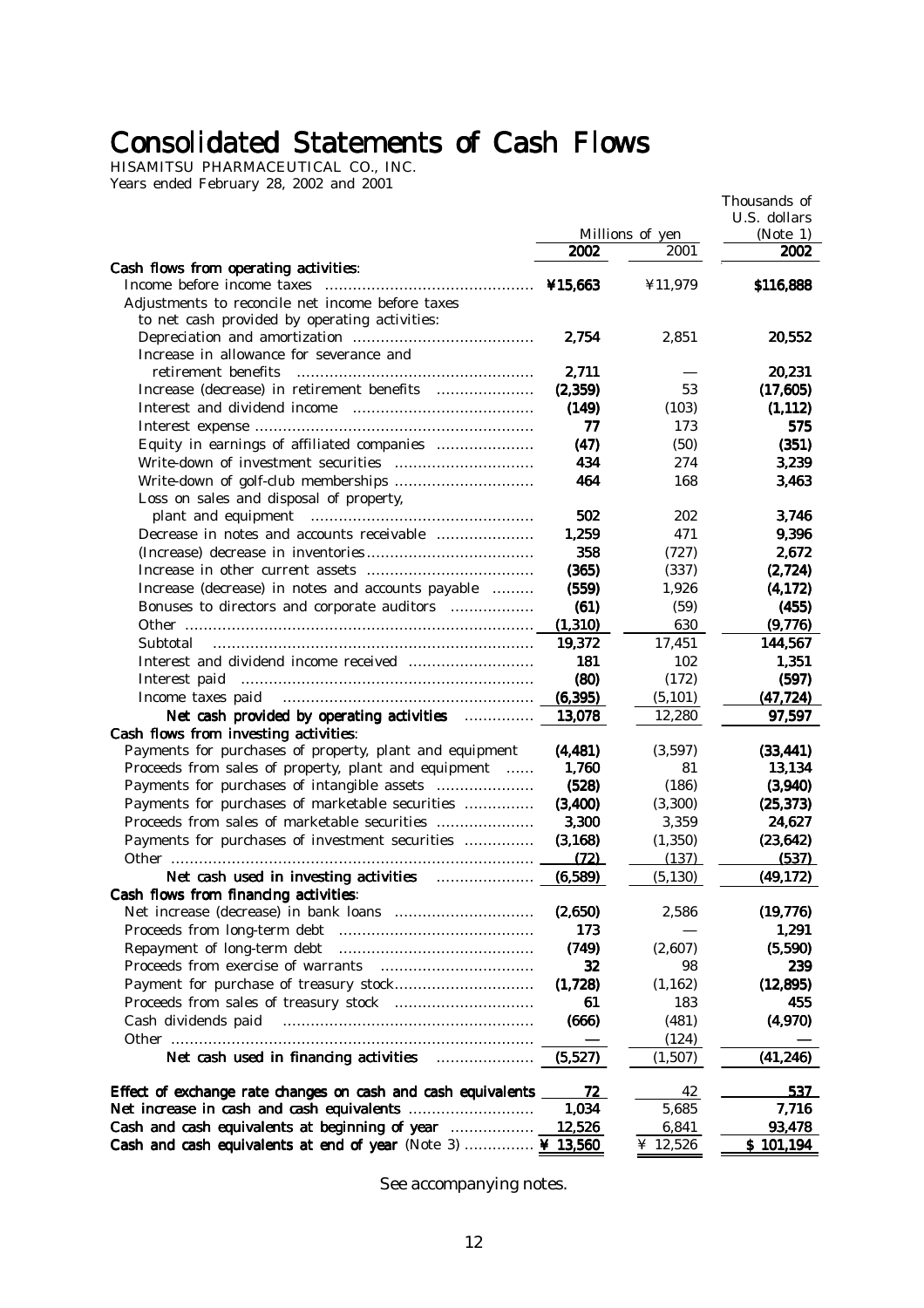## Notes to Consolidated Financial Statements

HISAMITSU PHARMACEUTICAL CO., INC. Years ended February 28, 2002 and 2001

## 1. Basis of Consolidated Financial Statements

 Hisamitsu Pharmaceutical Co., Inc. (the "Company") and its consolidated domestic subsidiaries maintain their official accounting records in Japanese yen and in accordance with the provisions set forth in the Japanese Commercial Code (the "Code") and accounting principles and practices generally accepted in Japan ("Japanese GAAP"). The accounts of overseas subsidiaries are based on their accounting records maintained in conformity with generally accepted accounting principles and practices prevailing in the respective countries of domicile. Certain accounting principles and practices generally accepted in Japan are different from International Accounting Standards and standards in other countries in certain respects as to application and disclosure requirements. Accordingly, the accompanying financial statements are intended for use by those who are informed about Japanese accounting principles and practices.

 The accompanying financial statements have been restructured and translated into English (with some expanded descriptions and the inclusion of statements of shareholders' equity) from the consolidated financial statements of the Company prepared in accordance with Japanese GAAP and filed with the appropriate Local Finance Bureau of the Ministry of Finance as required by the Securities and Exchange Law. Some supplementary information included in the statutory Japanese language consolidated financial statements, but not required for fair presentation is not presented in the accompanying financial statements.

 The translation of the Japanese yen amounts into U.S. dollars are included solely for the convenience of readers, using the prevailing exchange rate at February 28, 2002, which was ¥134.00 to U.S. \$1.00. The convenience translations should not be construed as representations that the Japanese yen amounts have been, could have been, or could in the future be, converted into U.S. dollars at this or any other rate of exchange.

## 2. Summary of Significant Accounting Policies

#### **Consolidation**

The consolidated financial statements include the accounts of the Company and its significant subsidiaries (the "Companies"). The accounts of twelve and ten subsidiaries have been consolidated in the years ended February 28, 2002 and 2001, respectively. All significant intercompany balances, transactions and profits have been eliminated.

 The consolidated financial statements for the years ended February 28, 2002 and 2001 were prepared in accordance with the revised Accounting Principles for Consolidated Financial Statements (the New Accounting Principles), which are effective from years ending after March 31, 2000. Under the New Accounting Principles, companies are required to consolidate all significant investees which are controlled through substantial ownership of majority voting rights or the existence of certain conditions.

 The foreign subsidiaries are consolidated based on their financial statements for their fiscal year ended December 31, because the difference between the closing date of the subsidiaries and that of the Company does not exceed three months..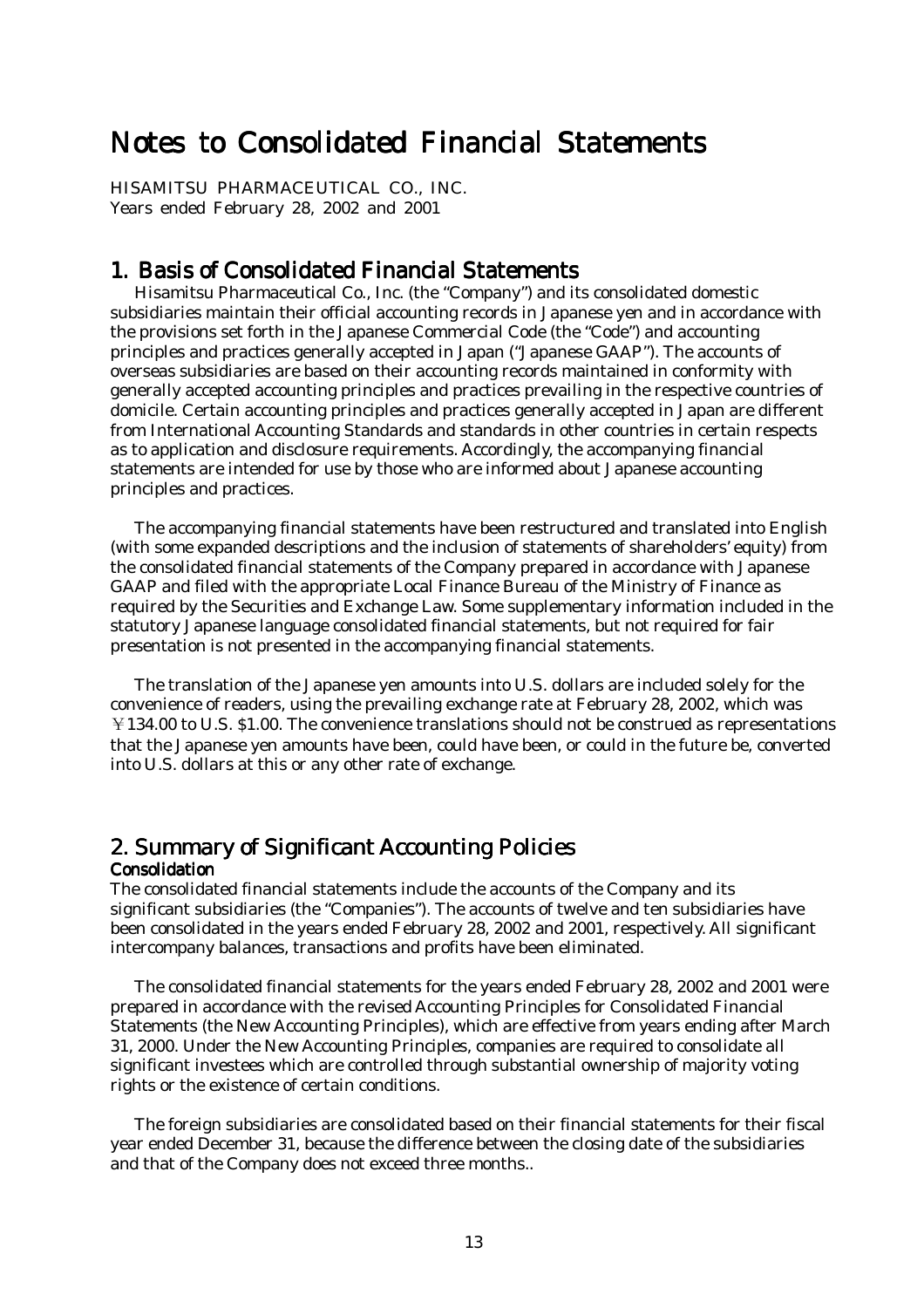In the elimination of investments in subsidiaries, the assets and liabilities of the subsidiaries, including the portion attributable to minority shareholders, are evaluated using the fair value at the time the Company acquired control of the respective subsidiaries.

#### **Equity Method**

Investments in two affiliated companies are accounted for using the equity method. However, unconsolidated subsidiaries are not accounted for using the equity method, since the Company's equity in earnings in the aggregate is not material in relation to the consolidated net income and retained earnings. The consolidation difference between the cost of an investment and equity in its net assets at the date of acquisition is expensed in the year of acquisition.

#### **Cash and Cash Equivalents**

In preparing the consolidated statements of cash flows, cash on hand, readily-available bank deposits and short-term highly liquid investments with maturities of not exceeding three months at the time of purchase are considered to be cash and cash equivalents.

#### Short-term Investments and Investment Securities

Prior to March 1, 2001, marketable equity securities included in both current assets and investments were stated at cost. Cost was determined by the moving average method. Other securities were also stated at cost. If a decline in value below cost of an individual security was judged to be material and other than temporary, the carrying value was written down.

 Effective March 1, 2001, the Companies adopted the new Japanese accounting standard for financial instruments ("Opinion Concerning Establishment of Accounting Standard for Financial Instruments", issued by the Business Accounting Deliberation Council on January 22, 1999).

 Upon applying the new accounting standard, all companies are required to examine the intent of holding each security and classify those securities as (a) securities held for trading purposes (hereinafter, "trading securities"), (b) debt securities intended to be held to maturity (hereinafter, "held-to-maturity debt securities"), (c) equity securities issued by subsidiaries and affiliated companies, and (d) all other securities that are not classified in any of the above categories (hereinafter, "available-for-sale securities").

 Trading securities are stated at fair market value. Gains and losses realized on disposal and unrealized gains and losses from market value fluctuations are recognized as gains and losses in the period of the change.

Held-to-maturity debt securities are stated at amortized cost. Equity securities issued by subsidiaries and affiliated companies which are not consolidated or accounted for using the equity method are stated at moving average cost.

Available-for-sale securities with available fair market values are stated at fair market value at the year-end. Unrealized gains and unrealized losses on these securities are reported, net of applicable income taxes, as a separate component of shareholders' equity. Realized gains and losses on sale of such securities are computed using moving average cost.

 Debt securities with no available fair value are stated at amortized cost, net of the amount considered not collectible. Other securities with no fair market value are stated principally at moving average cost.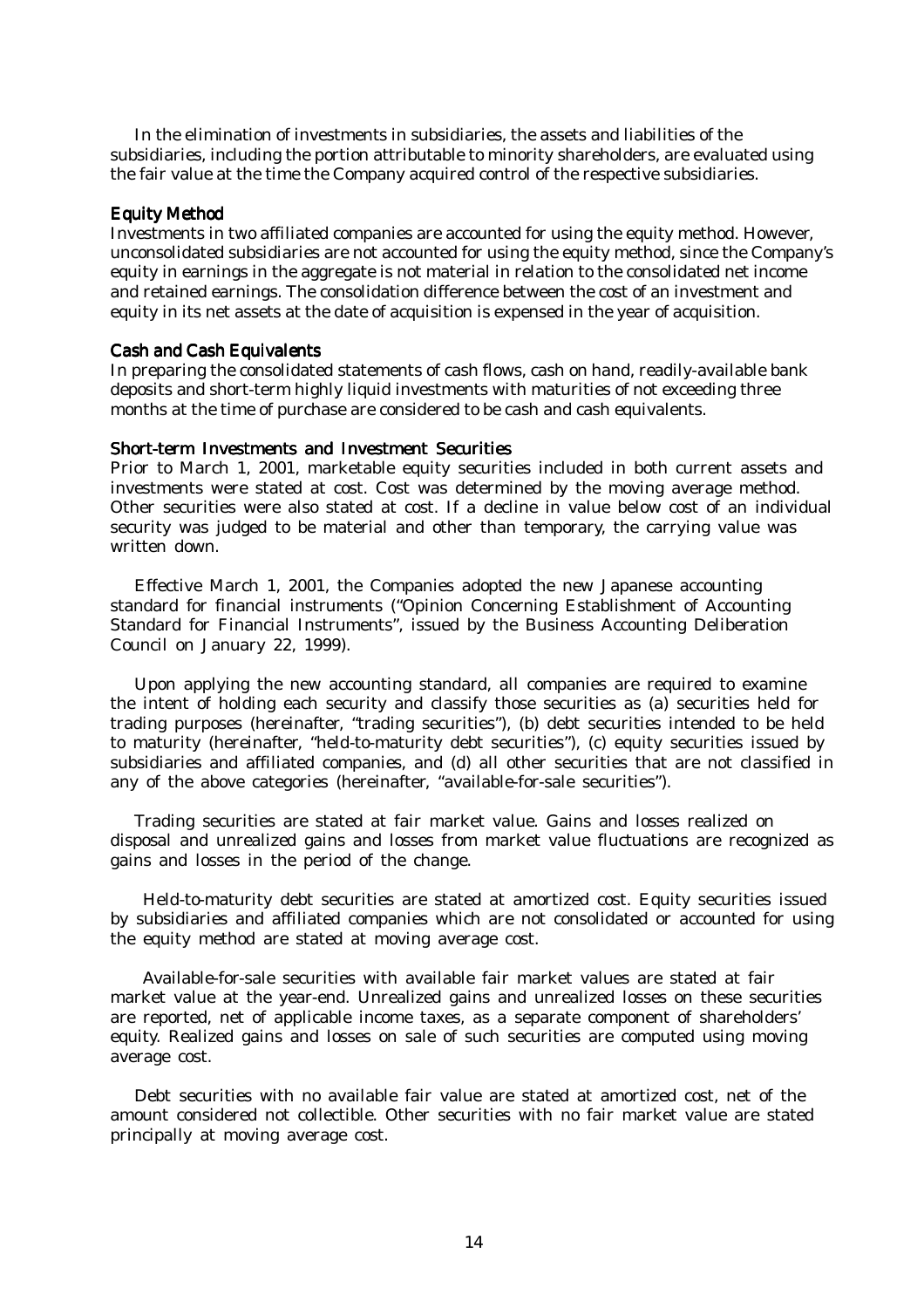If the market value of held-to-maturity debt securities, equity securities issued by unconsolidated subsidiaries and affiliated companies, and available-for-sale securities declines significantly, such securities are stated at fair market value and the difference between fair market value and the carrying amount is recognized as loss in the period of the decline. If the fair market value of equity securities issued by unconsolidated subsidiaries and affiliated companies not on the equity method is not readily available, such securities should be written down to net asset value with a corresponding charge in the income statement in the event net asset value declines significantly. In these cases, such fair market value or the net asset value will be the carrying amount of the securities at the beginning of the next year.

 Based on the examination of the intent of holding each security upon application of the new accounting standard at March 1, 2001, trading securities as well as held-to-maturity debt securities and available-for-sale securities maturing within one year from the balance sheet date are included in current assets, and other securities are included in investments and other non-current assets. As a result, at February 28, 2002 investment securities decreased by ¥73 million (\$545 thousand) compared with what would have been reported under the previous accounting policy.

As a result of adopting the new accounting standard for financial instruments, including the effects on securities, the allowance for doubtful accounts, discounted trade notes and the revaluation of golf-club memberships, income before income taxes decreased by ¥555 million (\$4,142 thousand).

#### Allowance for Doubtful Accounts

The allowance for doubtful accounts is provided in amounts sufficient to cover possible losses on collection. In prior years it was determined by adding individually estimated uncollectible amounts to an amount calculated by formula as permitted by the Corporation Tax Law of Japan with respect to the remaining receivables.

Effective for the year ended February 28, 2002, the Companies adopted a new accounting policy for allowance for doubtful accounts. The allowance for doubtful accounts is provided in amounts sufficient to cover possible losses on collection. It is determined by adding individually estimated uncollectible amounts to an amount calculated based on the percentage of the Companies' past doubtful debt loss against the balance of total receivables.

 The allowance for doubtful accounts for the overseas consolidated subsidiaries is provided in amounts calculated from individually estimated uncollectible accounts.

#### Allowance for Sales Returns

The allowance for sales returns is provided in the limited amount calculated by formula as permitted by the Corporation Tax Law of Japan to cover possible losses on sales returns after the balance sheet date.

#### **Inventories**

Inventories are stated at cost (first-in, first-out method).

#### Property, Plant and Equipment

Property, plant and equipment are stated at cost less accumulated depreciation except that certain land was revalued at fair value as of February 28, 2002 and 2001. Depreciation is provided over estimated useful lives as permitted by the Corporation Tax of Japan.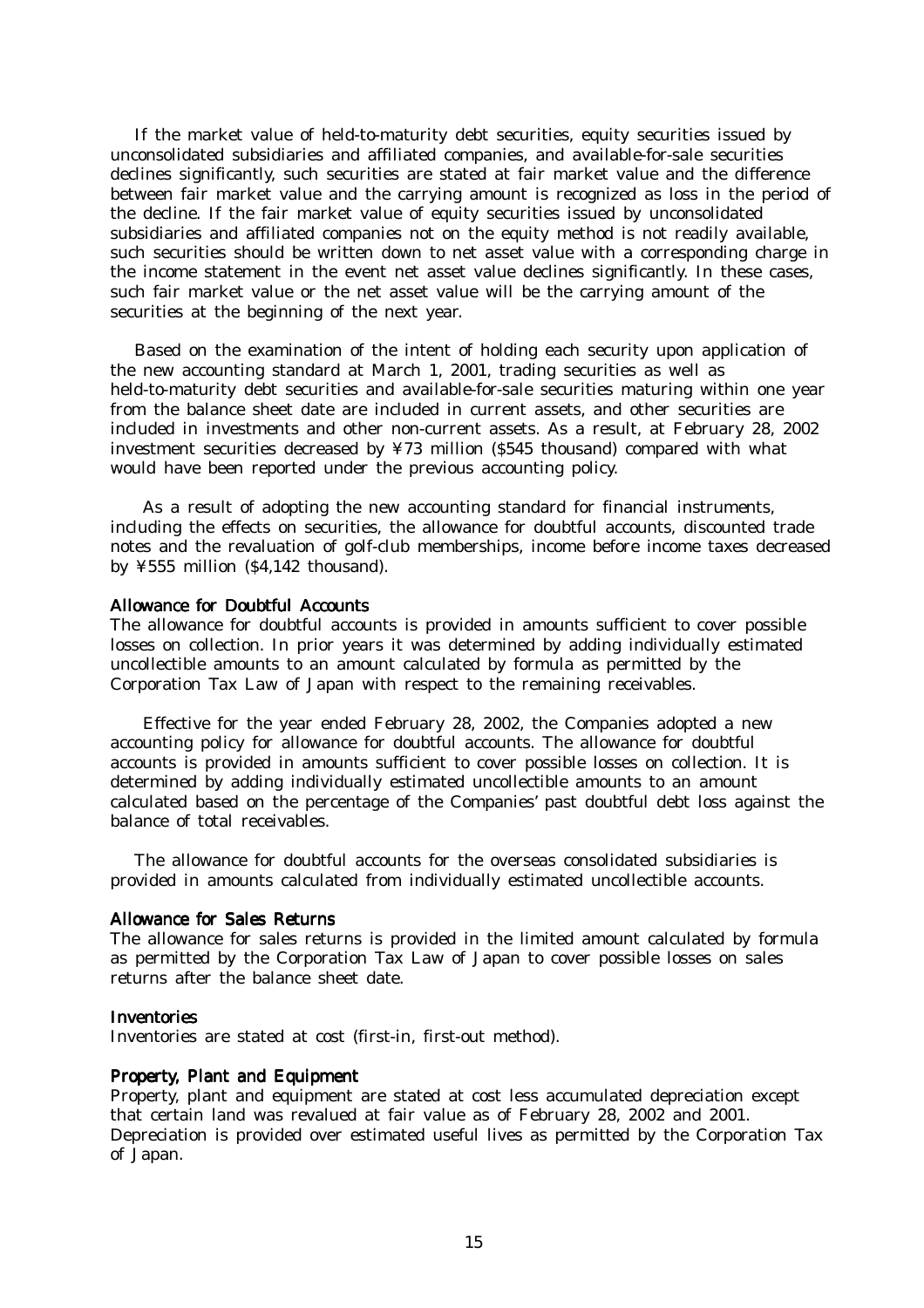Depreciation of property, plant and equipment is determined by the declining balance method except that the straight line method is primarily adopted by the overseas consolidated subsidiaries.

#### **Intangible Assets**

Intangible assets are stated at cost less accumulated amortization and amortized by the straight line method. Amortization is provided over estimated useful lives as permitted by the Corporation Tax of Japan, except that the amortization of internally used software is determined using the straight line method over the estimated useful life of five years.

#### **Income Taxes**

The Companies provided income taxes at the amounts currently payable for the year ended February 28, 2000. Effective March 1, 2000, the Companies adopted the New Accounting Standard, which recognizes tax effects of temporary differences between the carrying amounts of assets and liabilities for tax and financial reporting. Under the New Accounting Standard, the provision for income taxes is computed based on the pre-tax income included in the statements of income.

The assets and liability approach is used to recognize deferred tax assets and liabilities for the expected future tax consequences of temporary differences between the carrying amounts of assets and liabilities for financial reporting purposes and the amounts used for income tax purposes.

 The amount of deferred income taxes attributable to the net tax effects of the temporary differences at March 1, 2001 is reflected as an adjustment to the retained earnings brought forward from the previous year.

#### Reserve for Employees' Bonuses

The Companies provided the reserve for employees' bonuses in the portion of estimated future payments applicable to the current year.

#### Severance and Retirement Benefits

#### Lump-sum benefit plan

Under the terms of the Company's and domestic subsidiaries' retirement plans, substantially all employees are entitled to a lump-sum payment at the time of retirement. The amount of the retirement benefit is, in general, based on the length of service, base salary at the time of retirement and reason for retirement. Prior to March 1, 2001 the liability for lump-sum payments was stated at the amount which would be required if all eligible employees voluntarily retired at the balance sheet date.

#### 1996 pension plan

Commencing from July 1996, 30% of the above benefits are covered by a contributory funded pension. The benefits are payable either as a monthly pension or, under certain circumstances at the option of retiring employees, in a lump-sum amount. Prior to March 1, 2001 the portion of the liability for the unfunded lump-sum benefit plan, which was no longer required due to the introduction of this plan, was reversed at the same rate as amortization of prior service costs.

#### 1966 pension plan

The Company also has had a contributory funded pension plan since 1966 which covers retirement benefits for employees who retire at the mandatory retirement age or those with over 20 years of service who terminate their employment under certain circumstances. These employees are, in general, entitled to a lump-sum payment or an annuity.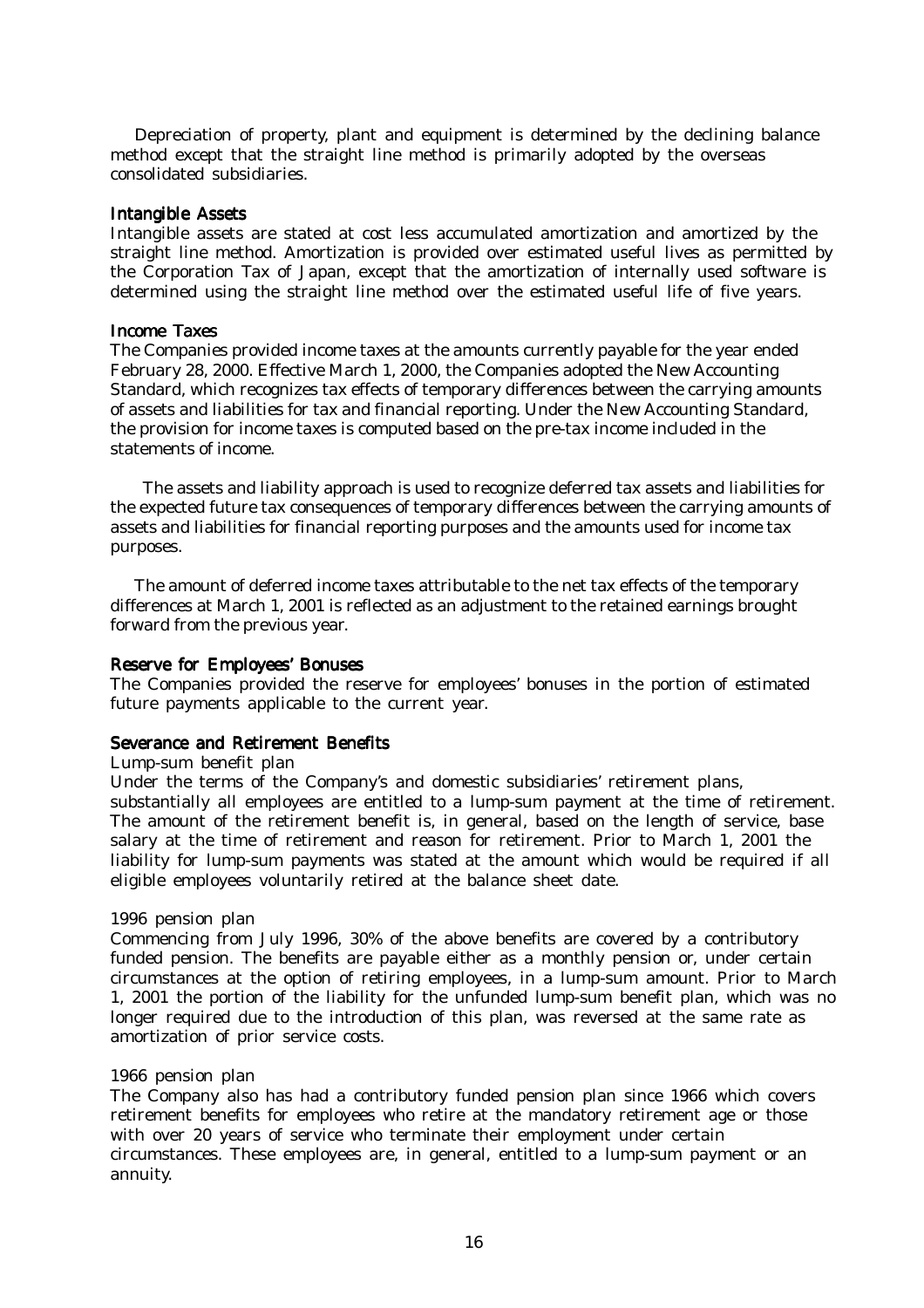Prior to March 1, 2001 both prior service costs for 1996 pension plan and 1966 pension plan were expensed when incurred.

Effective March 1, 2001, the Companies adopted the new accounting standard, "Opinion on Setting Accounting Standard for Employees' Severance and Pension Benefits", issued by the Business Accounting Deliberation Council on June 16, 1998 ("New Accounting Standard").

 Under the New Accounting Standard, the liabilities and expenses for severance and retirement benefits are determined based on the amounts actuarially calculated using certain assumptions.

 The Companies provided for employees' severance and retirement benefits at February 28, 2002 based on the estimated amounts of projected benefit obligation and the fair value of the plan assets at that date.

 The excess of the total of the fair value of pension assets as of March 1, 2001 and the liabilities for severance and retirement benefits recorded as of March 1, 2001 over the projected benefit obligation (the "net transition gain") amounted to ¥318 million (\$2,373 thousand). All of the net transition gain was recognized as other income in the year ended February 28, 2002. Prior service costs are amortized in equal amounts principally over two years commencing from the date of change. Actuarial gains and losses are recognized as income or expense in equal amounts principally over five years commencing from the succeeding period.

 As a result of the adoption of the New Accounting Standard, in the year ended February 28, 2002, severance and retirement benefit expenses decreased by ¥20 million (\$149 thousand). Since the net transition gain of ¥318 million (\$2,373 thousand) was included in other income, income before income taxes increased by ¥338 million (\$2,522 thousand) compared with what would have been recorded under the previous accounting standard.

#### Directors' and corporate auditors' retirement benefits

Retirement benefits for directors and corporate auditors under the Company's unfunded plan are provided in the amount that would be required if they retired at the balance sheet date.

#### Finance Leases

Finance leases which do not transfer ownership are accounted for in the same manner as operating leases in accordance with Japanese GAAP.

#### Foreign Currency Translation

Short-term receivables and payables denominated in foreign currencies are translated into Japanese yen at the exchange rates at the balance sheet date. Prior to March 1, 2001, long-term receivables and payables denominated in foreign currencies were translated at historical exchange rates.

 Effective March 1, 2001, the Companies adopted the revised accounting standard for foreign currency translation, "Opinion Concerning Revision of Accounting Standard for Foreign Currency Translation" issued by the Business Accounting Deliberation Council on October 22, 1999 (the "New Accounting Standard"). Under the New Accounting Standard, long-term receivables and payables denominated in foreign currencies are also translated into Japanese yen at the year-end rate. The effect on the consolidated income statement of adopting the New Accounting Standard was immaterial.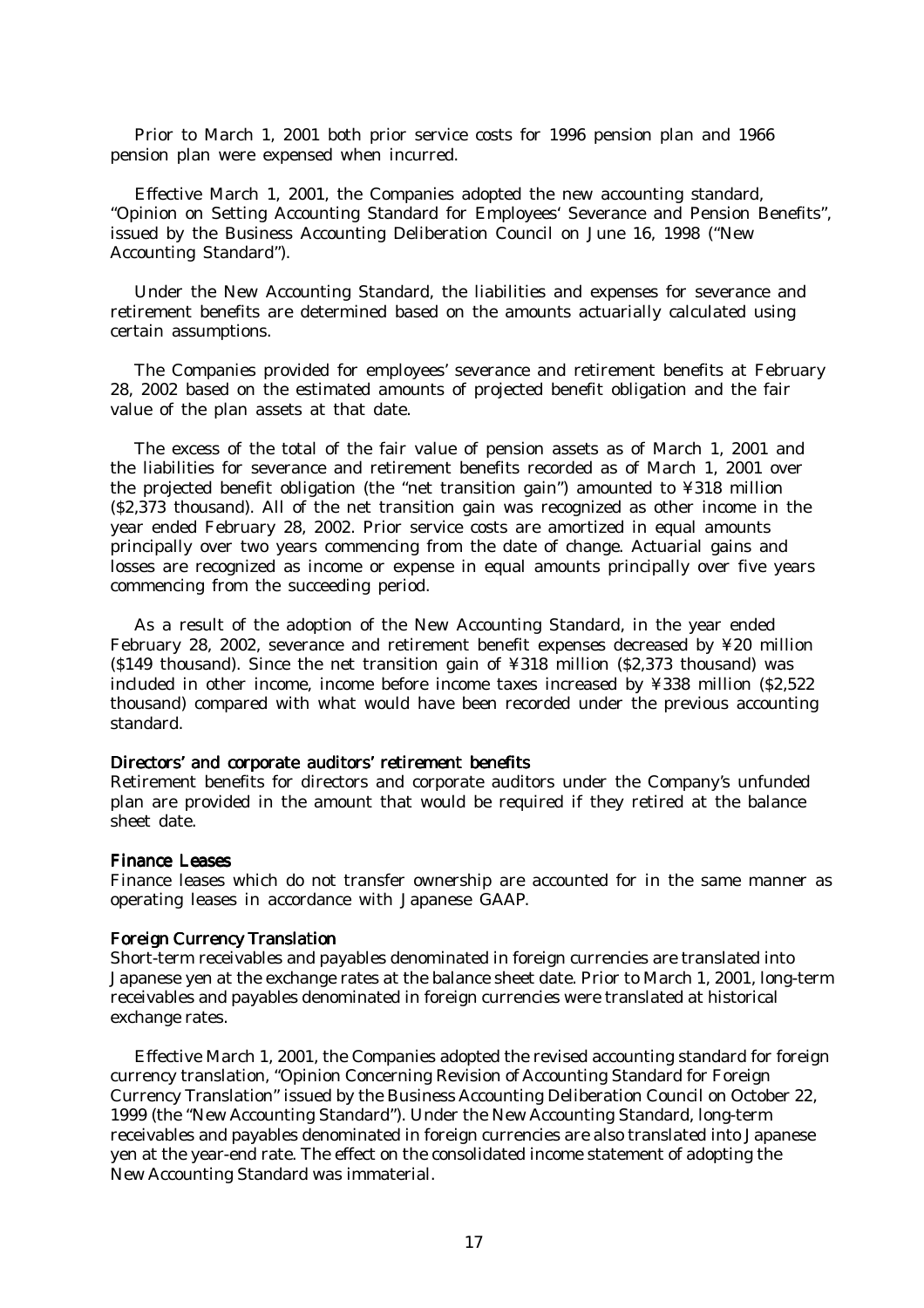Financial statements of consolidated overseas subsidiaries are translated into Japanese yen at the year-end rate, except that shareholders' equity accounts are translated at historical rates and income statement items resulting from transactions with the Company at the rates used by the Company.

#### Net Income per Share of Common Stock

Computations of net income per share of common stock assuming no dilution are based on the weighted average number of shares outstanding during each fiscal year.

 For the purpose of computing net income per share assuming dilution, the average number of shares has been changed by the number of shares which would have been outstanding assuming the retirement of treasury stock, exercise of dilutive warrants and stock split at the beginning of the year.

### 3. Cash and Cash Equivalents Equivalents

Cash and cash equivalents at February 28, 2002 and 2001 for the consolidated statement of cash flows consisted of the following:

|                                           |            |                 | Thousands of |
|-------------------------------------------|------------|-----------------|--------------|
|                                           |            | Millions of yen | U.S. dollars |
|                                           | 2002       | 2001            | 2002         |
|                                           | ¥ 12,882   | ¥ 11,246        | \$96,134     |
| Less: Time deposits with maturities       |            |                 |              |
| exceeding three months                    | (99)       | (65)            | (739)        |
| Securities excluding free financial fund  |            |                 |              |
| and money management fund                 | (100)      |                 | (746)        |
| Add: Short-term highly liquid investments |            |                 |              |
| with maturities of not exceeding          |            |                 |              |
|                                           | 877        | 1,345           | 6,545        |
|                                           | $¥$ 13,560 | ¥12,526         | \$101,194    |
|                                           |            |                 |              |

## 4. Short-term Investments and Investment Securities

A. The following tables summarize acquisition costs, book values and fair values of securities with available fair values as of February 28, 2002.

(a) Held-to-maturity debt securities

Securities with available fair values exceeding book values:

|                                                                          |         | Millions of yen                  |  |
|--------------------------------------------------------------------------|---------|----------------------------------|--|
|                                                                          |         | Book value Fair value Difference |  |
| Government bonds $\dots \dots \dots \dots \dots \dots \dots \dots \dots$ | 751     | $\angle 751$                     |  |
|                                                                          |         |                                  |  |
|                                                                          |         | Thousands of U.S. dollars        |  |
|                                                                          |         | Book value Fair value Difference |  |
| Government bonds $\ldots$ $\ldots$ $\ldots$ $\ldots$ $\ldots$            | S 5.604 | S 5.604                          |  |
|                                                                          |         |                                  |  |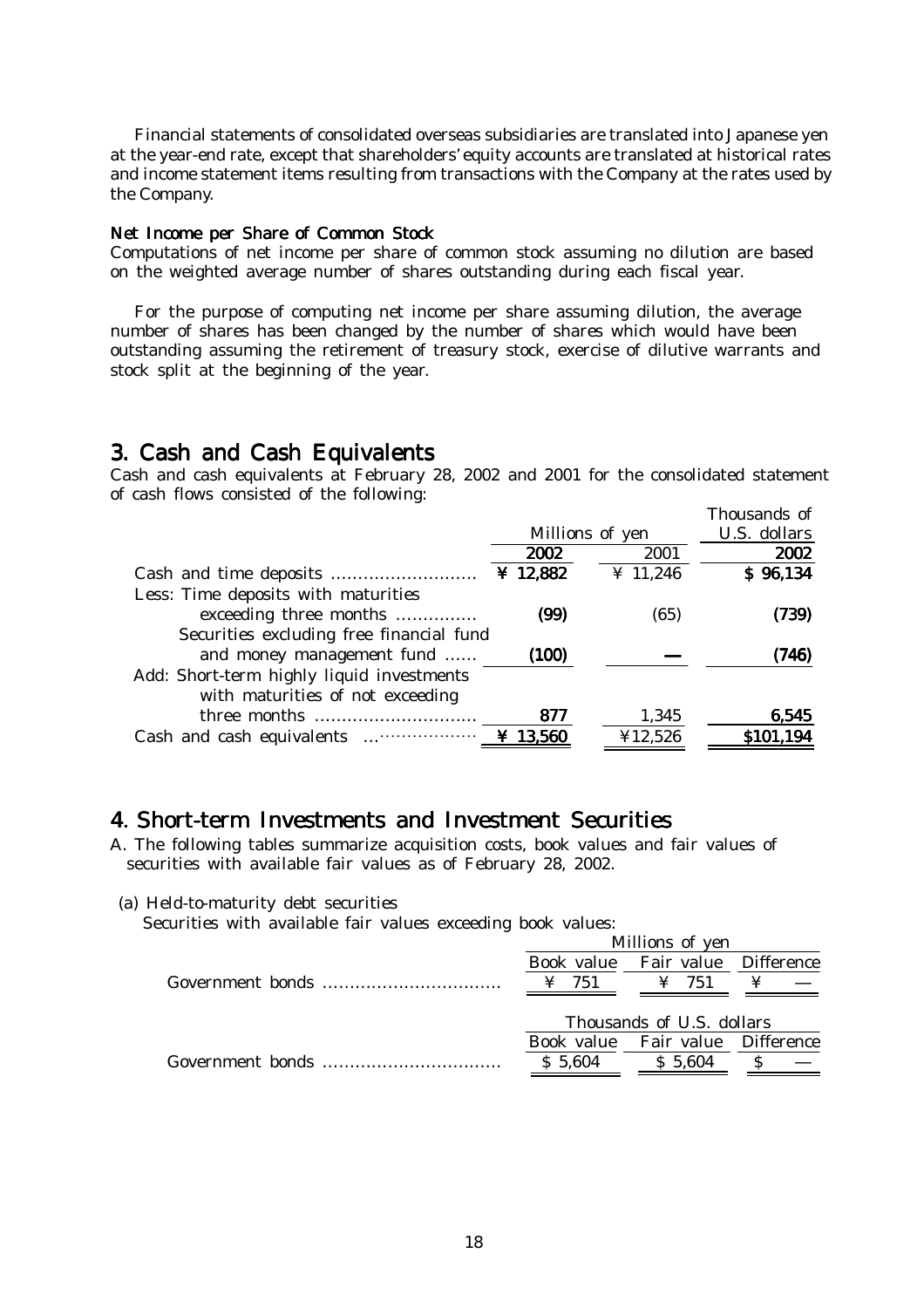| Securities with available fair values not exceeding book values:                                                      |                     |                           |                      |
|-----------------------------------------------------------------------------------------------------------------------|---------------------|---------------------------|----------------------|
|                                                                                                                       |                     | Millions of yen           |                      |
|                                                                                                                       | Book value          | Fair value                | <b>Difference</b>    |
|                                                                                                                       | ¥ 1,800             | $\overline{4}$ 1,799      | ¥<br>(1)             |
|                                                                                                                       |                     | Thousands of U.S. dollars |                      |
|                                                                                                                       | Book value          | Fair value                | <b>Difference</b>    |
|                                                                                                                       | \$13,433            | $\overline{S}$ 13,425     | $\mathcal{S}$<br>(8) |
|                                                                                                                       |                     |                           |                      |
| (b) Available-for-sale securities                                                                                     |                     |                           |                      |
| Securities with book values (fair values) exceeding acquisition costs:                                                |                     |                           |                      |
|                                                                                                                       |                     | Millions of yen           |                      |
|                                                                                                                       | Acquisition         |                           |                      |
|                                                                                                                       | cost                | Book value                | Difference           |
|                                                                                                                       | $\frac{1}{4}$ 1,155 | ¥ 1,626                   | ¥<br>471             |
|                                                                                                                       |                     |                           |                      |
|                                                                                                                       |                     | Thousands of U.S. dollars |                      |
|                                                                                                                       | Acquisition         |                           |                      |
|                                                                                                                       | cost                | Book value                | Difference           |
|                                                                                                                       | \$8,619             | \$12,134                  | \$3,515              |
|                                                                                                                       |                     |                           |                      |
| Securities with book values (fair values) not exceeding acquisition costs:                                            |                     |                           |                      |
|                                                                                                                       |                     | Millions of yen           |                      |
|                                                                                                                       | Acquisition         |                           |                      |
|                                                                                                                       | cost                | Book value                | Difference           |
|                                                                                                                       | ¥ 2,457             | ¥ 1,921                   | ¥<br>(536)           |
|                                                                                                                       |                     |                           |                      |
|                                                                                                                       |                     | Thousands of U.S. dollars |                      |
|                                                                                                                       | Acquisition         |                           |                      |
|                                                                                                                       | cost                | Book value                | Difference           |
|                                                                                                                       | \$18,336            | \$14,336                  | \$ (4,000)           |
| B. The following tables summarize book values of securities with no available fair values<br>as of February 28, 2002. |                     |                           |                      |
|                                                                                                                       |                     |                           |                      |
| (a) Available-for-sale securities:                                                                                    |                     |                           |                      |
|                                                                                                                       |                     |                           | Thousands of         |
|                                                                                                                       |                     | Millions of yen           | U.S. dollars         |
| Non-listed equity securities                                                                                          |                     |                           |                      |

| Non-listed equity securities                   |              |          |
|------------------------------------------------|--------------|----------|
| (excluding securities traded over-the-counter) | ¥ 1.098      | S 8.194  |
|                                                | 240          | 1.791    |
|                                                | 501          | 3.739    |
| Total                                          | $\geq 1.839$ | \$13.724 |

(b) Equity securities of subsidiaries and affiliated companies:

| $\mu$ , $\mu$ and $\mu$ is the substantial $\mu$ and $\mu$ and $\mu$ and $\mu$ |                              |              |
|--------------------------------------------------------------------------------|------------------------------|--------------|
|                                                                                |                              | Thousands of |
|                                                                                | Millions of yen U.S. dollars |              |
|                                                                                | 445                          | S 3.321      |
|                                                                                | 267                          | 1.992        |
|                                                                                |                              | \$ 5,313     |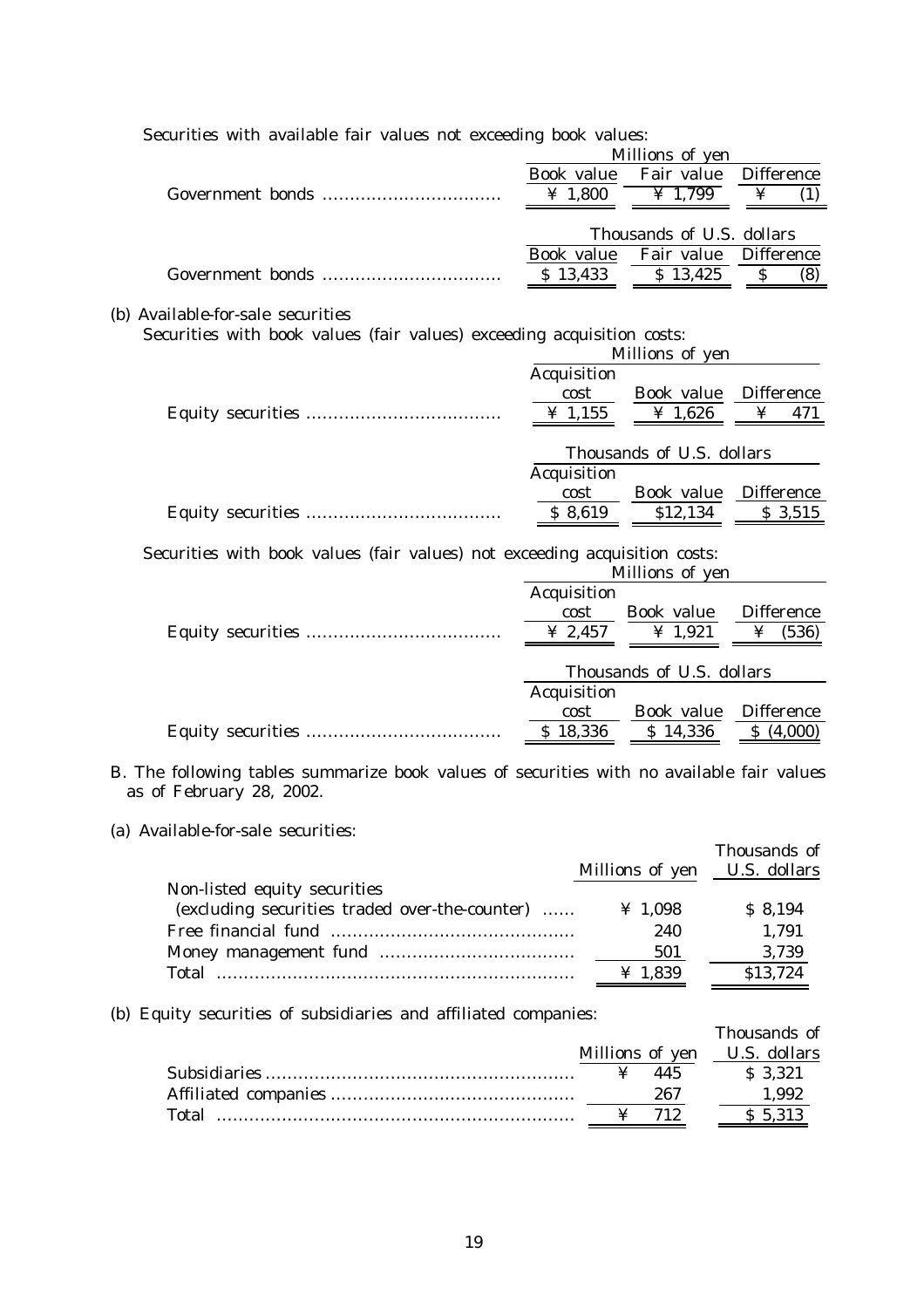|                  | Millions of yen           |               |        |  |  |
|------------------|---------------------------|---------------|--------|--|--|
|                  |                           | Over one year |        |  |  |
|                  | but within<br>Within      |               |        |  |  |
|                  | one year                  | five years    | Total  |  |  |
| Government bonds | 100                       | ¥ 2,550       |        |  |  |
|                  | Thousands of U.S. dollars |               |        |  |  |
|                  |                           | Over one year |        |  |  |
|                  | Within                    | but within    |        |  |  |
|                  | one year                  | five years    | Total  |  |  |
| Government bonds | 746                       | 18,284        | 19,030 |  |  |

C. Maturities of held-to-maturity debt securities at February 28, 2002 are as follows:

D. Investment securities with available fair market values

The aggregate carrying values and market values of investment securities at February 28, 2001 were as follows:

| Millions of yen     |                     |  |
|---------------------|---------------------|--|
| Market<br>Carrying  |                     |  |
| value               | value               |  |
| $\frac{1}{2}$ 3.357 | $\textbf{\&} 3.527$ |  |

E. Marketable securities and investment securities with no available fair market values The following securities were not included in the above table and their carrying values at February 28, 2001 were as follows:

|                                                        |   | Millions of yen |  |
|--------------------------------------------------------|---|-----------------|--|
| Marketable securities:                                 |   |                 |  |
| Marketable securities in investment trusts             | ¥ | 645             |  |
|                                                        |   | 300             |  |
|                                                        |   | 300             |  |
|                                                        |   | 100             |  |
| Investment securities:                                 |   |                 |  |
| Unlisted securities, excluding over-the-counter shares |   | 1.043           |  |
| Total                                                  |   | $\geq 2,388$    |  |
|                                                        |   |                 |  |

## 5 Inventories

Inventories at February 28, 2002 and 2001 consisted of the following:

|         |                 | Thousands of |
|---------|-----------------|--------------|
|         | Millions of yen | U.S. dollars |
| 2002    | 2001            | 2002         |
| ¥ 3,318 | ¥ 3,479         | 24,761<br>S. |
| 453     | 493             | 3,381        |
| 258     | 246             | 1,925        |
| 545     | 678             | 4,067        |
| ¥ 4,574 | ¥ 4,896         | 34,134       |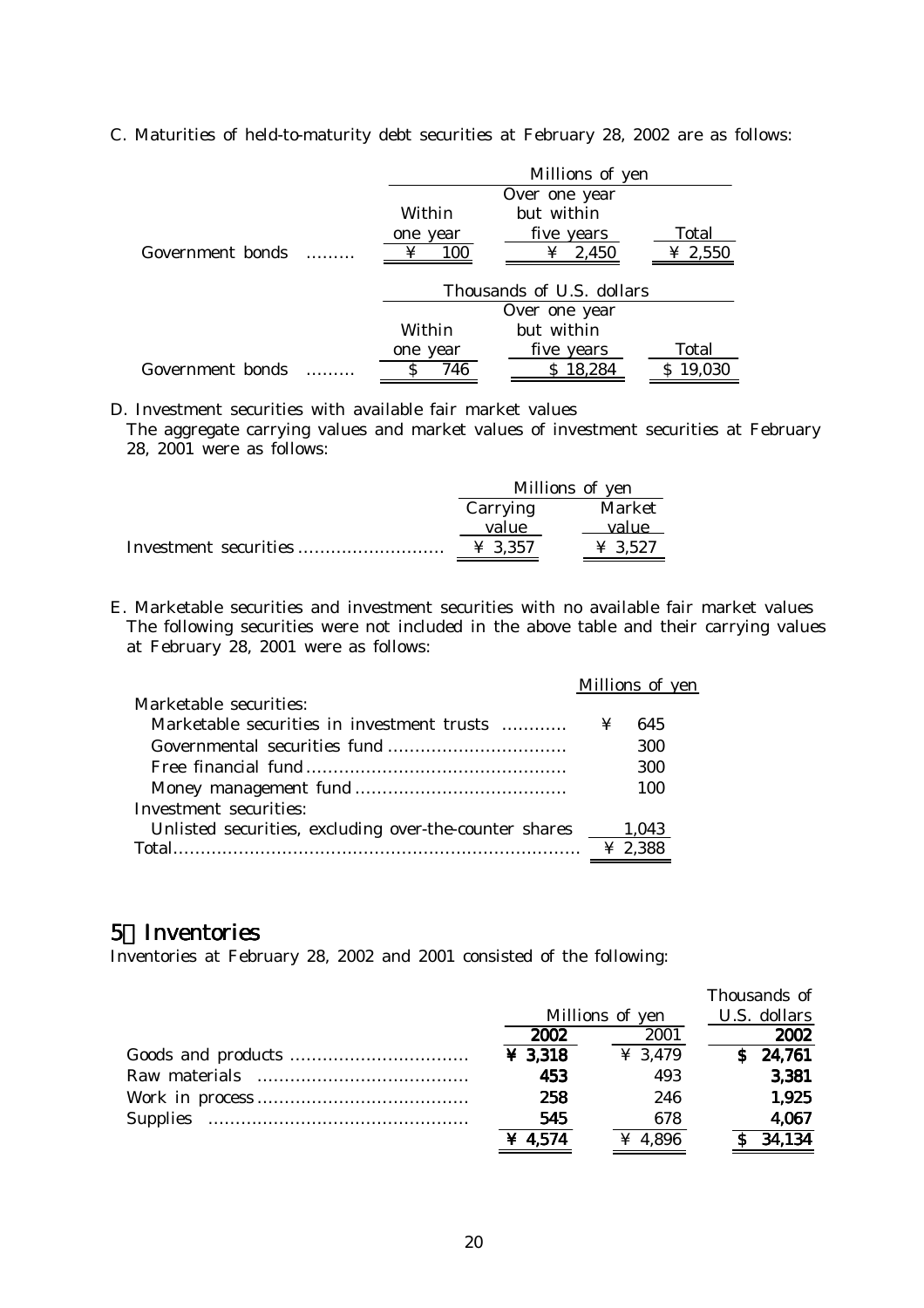### 6. Land Revaluation

As at February 28, 2001, pursuant to the Law of Revaluation of Land and the revision thereof, certain land for business operations was revalued at fair market value. The related gain (loss) was reported in a separate component of shareholders' equity as "Gain (loss) on land revaluation", net of tax.

Gain or loss on land evaluation was provided as a loss component in shareholders' equity in the previous year, but provided as a gain component in the year ended February 28, 2002. This resulted from the Company selling the land of the former Tokyo Head Office whose book value after revaluation was less than that before revaluation.

## 7. Derivative Transactions

Use of derivative transactions:

The Companies utilize forward currency exchange and interest rate swap transactions to control risks related to foreign currencies and interest rates.

 Forward currency exchange contracts are used to hedge the risk of fluctuations in foreign currency exchange rates with respect to foreign currency transactions, and interest rate swap transactions are used to reduce the risk of fluctuations in interest rates in relation to notes payable.

 The Companies principally use derivative transactions in connection with managing their market risk and not for speculation or dealing purposes. The Companies deal with highly rated domestic banks as counterparty to these transactions to minimize credit risk exposure.

 Derivative transactions are, depending on materiality, subject to resolution of the Board of Directors or approval by the General Manager of the Finance and Accounting Department and contracted by the Finance and Accounting Department. The actual results of the derivative transactions are reported to the Board of Directors after the end of each year.

Market values of derivative transactions: The Companies had no derivative contracts outstanding at February 28, 2002 and 2001.

## 8. Lease Information

Finance leases which do not transfer ownership to lessees are accounted for in the same manner as operating leases in accordance with Japanese GAAP.

 The original lease obligations of the Companies for machinery, equipment, tools, furniture, fixtures and software amounted to  $\frac{1}{276}$  million (\$9,522 thousand) and  $\frac{1}{27327}$ million at February 28, 2002 and 2001, respectively.

 Lease payments for finance leases which do not transfer ownership to lessees amounted to ¥354 million (\$2,642 thousand) and ¥288 million for the years ended February 28, 2002 and 2001, respectively.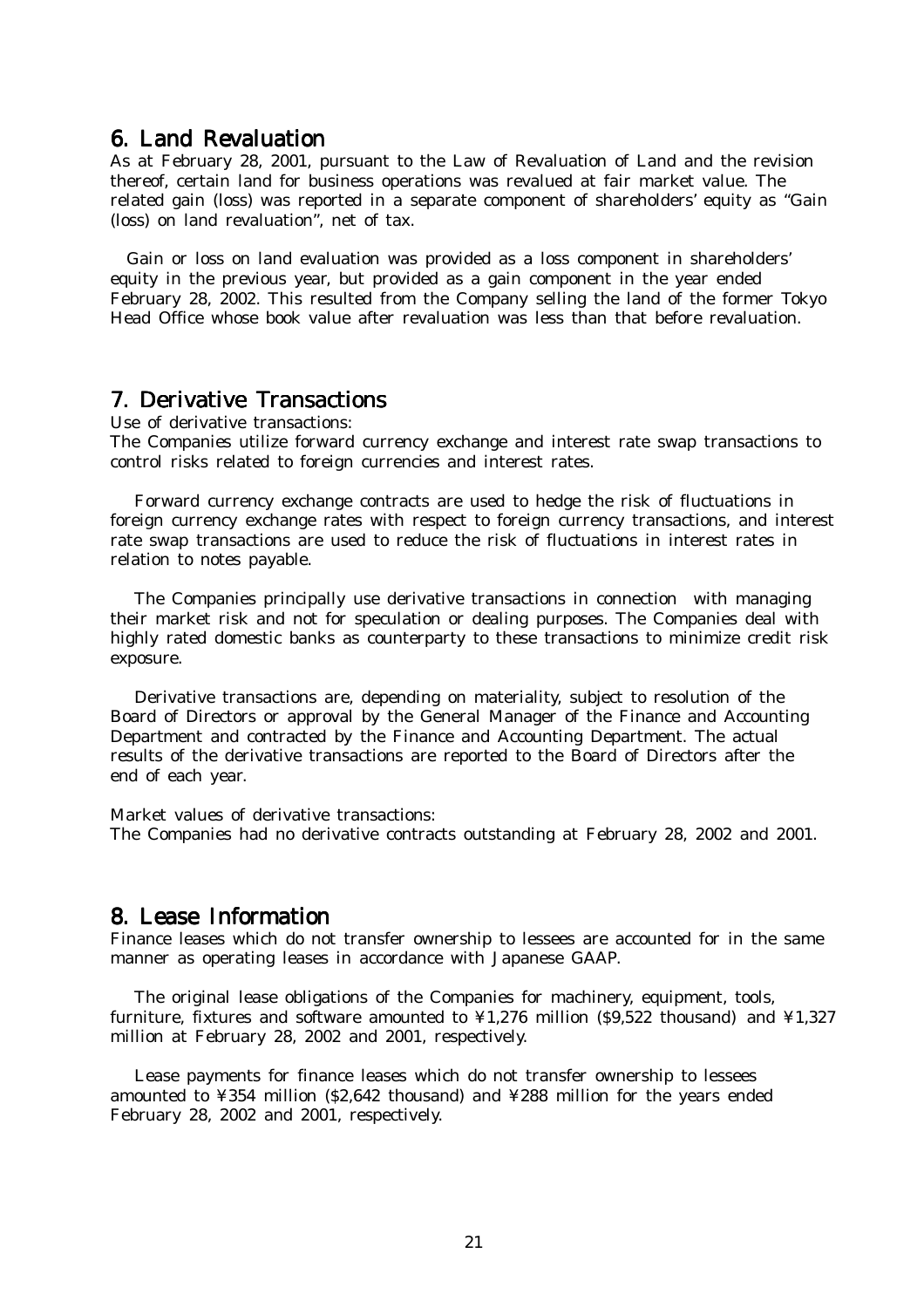Future minimum leases payments, including financing cost, required under such leases at February 28, 2002 and 2001 are as follows:

|                 |      | Thousands of |
|-----------------|------|--------------|
| Millions of yen |      | U.S. dollars |
| 2002            | 2001 | 2002         |
| 290             | 231  | 2,164        |
| 523             | 232  | 3.903        |
| 813             | 463  | 6.067        |

## 9. Short-term Bank Loans and Long-term Debt

Short-term bank loans are represented generally by notes maturing within one year. The annual interest rate at February 28, 2002 was 0.83%.

Long-term debt at February 28, 2002 and 2001 consisted of the following:

|                                  |           |                 | Thousands of |
|----------------------------------|-----------|-----------------|--------------|
|                                  |           | Millions of yen | U.S. dollars |
|                                  | 2002      | 2001            | 2002         |
| Unsecured long-term bank loans   | ¥ $1,532$ | ¥ 1,516         | 11,433       |
| Secured long-term bank loans     | 1,048     | 1,462           | 7,821        |
|                                  | 2,580     | 2,978           | 19,254       |
| Less amounts due within one year | (1, 227)  | (637)           | (9, 157)     |
|                                  | ¥ $1,353$ | ¥ 2,341         | 10,097       |
|                                  |           |                 |              |

 The annual interest rates of the bank loans ranged from 0.19% to 4.50% with the weighted average being 1.31% at February 28, 2002.

 At February 28, 2002 and 2001, assets pledged as collateral for short-term bank loans including long-term debt due within one year of ¥473 million (\$3,530 thousand) and secured long-term bank loans were as follows:

|                       |                 |                     | Thousands of |
|-----------------------|-----------------|---------------------|--------------|
|                       | Millions of yen |                     | U.S. dollars |
|                       | 2002            | 2001                | 2002         |
|                       | $\angle 477$    | $\frac{1}{2}$ 1.049 | 3,560        |
|                       | 748             | 272                 | 5,582        |
| Investment securities | 416             | 416                 | 3,104        |
|                       | ¥1,641          | $\frac{1}{2}$ 1.737 | \$12,246     |

The annual maturities of long-term debt are as follows:

|                   |                             |   |                 | Thousands of |
|-------------------|-----------------------------|---|-----------------|--------------|
|                   | Years ending February 28/29 |   | Millions of yen | U.S. dollars |
| 2004              |                             | ¥ | 339             | 2,530        |
| 2005              |                             |   | 331             | 2,470        |
| 2006              |                             |   | 174             | 1,298        |
| 2007              |                             |   | 142             | 1,060        |
| <b>Thereafter</b> |                             |   | 367             | 2,739        |
|                   |                             |   |                 |              |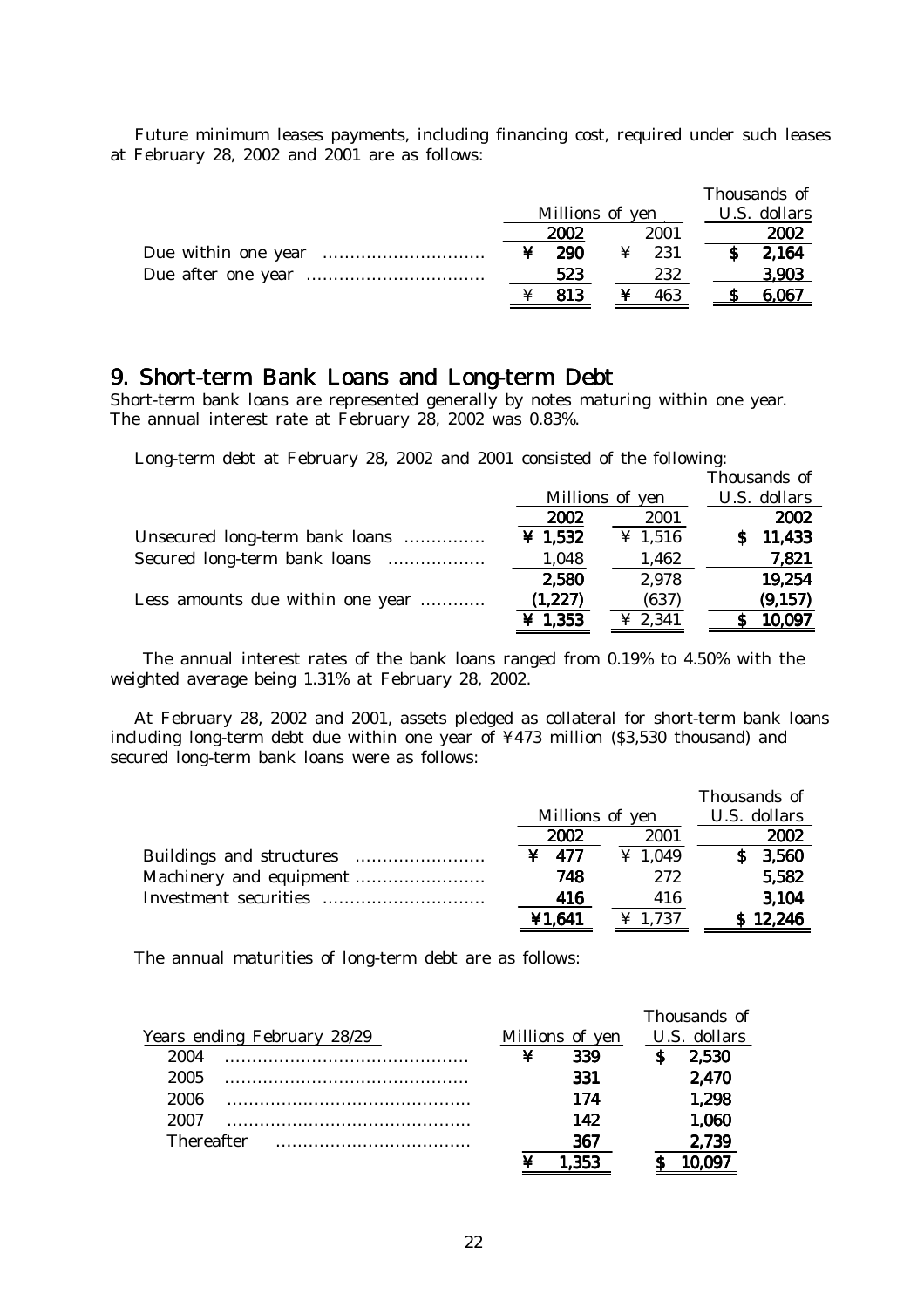### 10 Severance and Retirement Benefits

As explained in Note 2. Summary of Significant Accounting Policies, effective March 1, 2001, the Companies adopted the new accounting standard for employees' severance and retirement benefits, under which the liabilities and expenses for severance and retirement benefits are determined based on the amounts obtained by actuarial calculations.

 The liabilities for severance and retirement benefits included in the liability section of the consolidated balance sheet as of February 28, 2002 consisted of the following.

|                                                                                                                                                                                                        |                  | Thousands of |
|--------------------------------------------------------------------------------------------------------------------------------------------------------------------------------------------------------|------------------|--------------|
|                                                                                                                                                                                                        | Millions of yen  | U.S. dollars |
|                                                                                                                                                                                                        | ¥ $(8,697)$      | \$ (64,903)  |
|                                                                                                                                                                                                        | (117)            | (873)        |
| Fair value of pension assets <b>contained contained contained contained contained contained  contained  contained  contained  contained  contained  contained  contained  contained  contained  co</b> | 5,559            | 41,485       |
|                                                                                                                                                                                                        | 725              | 5.411        |
|                                                                                                                                                                                                        | (181)            | (1, 351)     |
| Liability for severance and retirement benefit                                                                                                                                                         | $\angle$ (2.711) | \$ (20,231)  |

 Included in the consolidated statement of income for the year ended February 28, 2002 are severance and retirement benefit expenses comprising the following:

|                                                 |   |                 | Thousands of |
|-------------------------------------------------|---|-----------------|--------------|
|                                                 |   | Millions of yen | U.S. dollars |
| Severance costs benefits earned during the year | ¥ | 598             | 4,463        |
| Interest cost on projected benefit obligation   |   | 203             | 1,515        |
|                                                 |   | (133)           | (993)        |
|                                                 |   | (318)           | (2, 373)     |
|                                                 |   | (117)           | (873)        |
| Severance and retirement benefit expenses       | ¥ | 233             | 1.739        |

 The discount rate is 2.50%. The rates of expected return on plan assets used by the Company are 2.90% for the 1996 pension plan and 2.30% for the 1966 pension plan. The estimated amount of all retirement benefits to be paid at future retirement dates is allocated equally to each service year using the estimated number of total service years. Prior service costs are recognized as an expense in equal amounts over two years commencing from the date of the change, and actuarial gains and losses are recognized in the income statement as an expense in equal amounts over five years, commencing from the following year.

 Charges to income with respect to directors' and corporate auditors' retirement benefits amounted to ¥55 million (\$410 thousand) and ¥66 million for the years ended February 28, 2002 and 2001, respectively.

## 11 Income Taxes

 The Companies are subject to a number of taxes based on income, which, in the aggregate, indicate a statutory rate in Japan of approximately 41.7% for the years ended February 28, 2002 and 2001.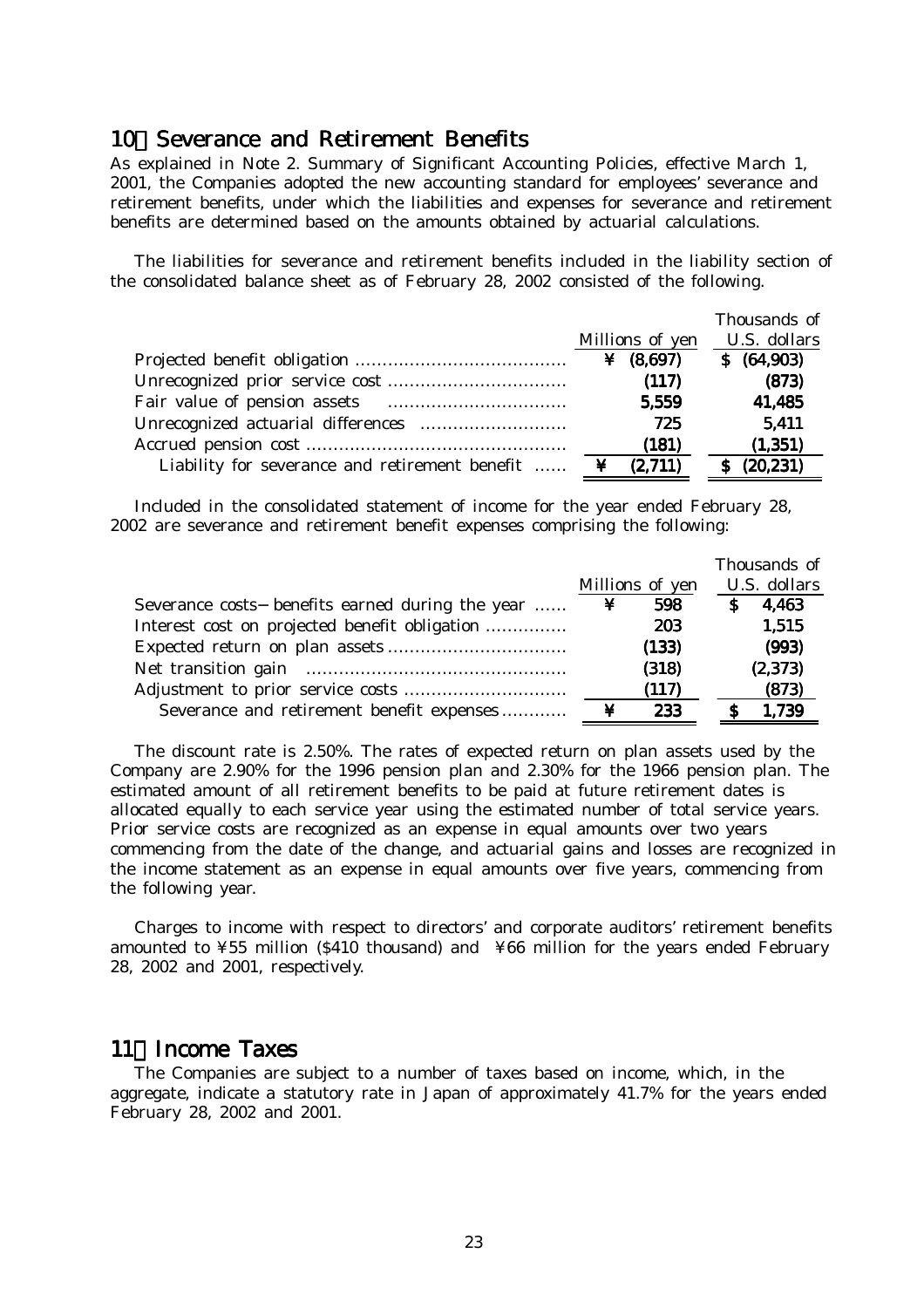The following table summarizes the significant differences between the statutory tax rate and the Companies' effective tax rates for financial statement purposes for the years ended February 28, 2002 and 2001:

|              | 2002  | 2001           |
|--------------|-------|----------------|
|              | 41.7% | 417%           |
|              | 3.0   | 3 1            |
|              | (0.1) | (0.1)          |
|              | 0 1   | 0 <sub>1</sub> |
| <b>Other</b> | (0.1) | (2.6)          |
|              | 44 R% | 42.2%          |

 Significant components of the Companies' deferred tax assets as of February 28, 2002 and 2001 are as follows:

|                                           |                 |              | Thousands of |
|-------------------------------------------|-----------------|--------------|--------------|
|                                           | Millions of yen |              | U.S. dollars |
|                                           | 2002            | 2001         | 2002         |
| Deferred tax assets:                      |                 |              |              |
| Excess severance and retirement benefits  | 758<br>¥        | ¥            | S.<br>5,657  |
|                                           |                 | 671          |              |
| Valuation loss on investment securities   | 566             | 355          | 4,224        |
| Directors' and corporate auditors'        |                 |              |              |
|                                           | 336             | 321          | 2,507        |
|                                           | 105             | 307          | 784          |
|                                           |                 | 276          |              |
|                                           | 7               | 266          | 52           |
| Valuation loss on investment in capital   | 330             | 103          | 2,463        |
| Excess employees' bonuses accrued         | 104             | 61           | 776          |
| Net unrealized holding loss on securities | 31              |              | 231          |
|                                           | 84              | 153          | 627          |
|                                           | 174             | 136          | 1,298        |
|                                           | 2,495           | 2,649        | 18,619       |
|                                           | (84)            | (91)         | (627)        |
| Net deferred tax assets                   | <u>2,411</u>    | <u>2.558</u> | 17.992       |

## 12. Segment Information 12. Segment Information

 The Companies are primarily engaged in the manufacture and sale of pharmaceuticals in Japan and overseas.

(1) Business segment

 The operations of the Companies are classified into three business segments, which are "pharmaceuticals and related products", "cable television broadcasting" and "other".

 Since more than 90% of the consolidated net sales and operating income for the years ended February 28, 2002 and 2001 were from the pharmaceuticals and related products segment, the disclosure of business segment information is not required.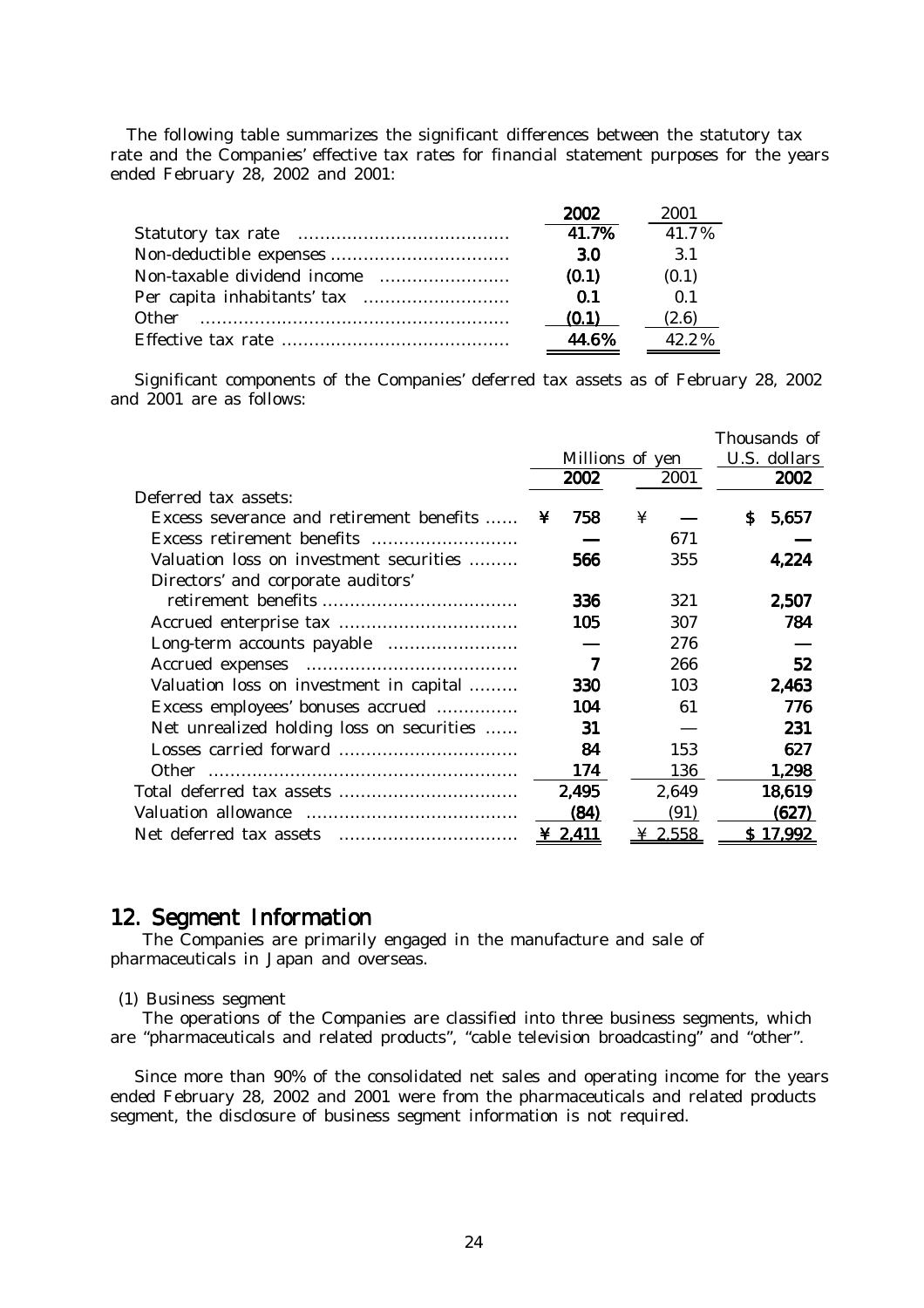#### (2) Geographic area

 Since more than 90% of the consolidated net sales and operating income for the years ended February 28, 2002 and 2001 were made in Japan, the disclosure of segment information by geographic area is not required.

#### (3) Overseas sales

 Since overseas sales for the years ended February 28, 2002 and 2001 were not more than 10% of the consolidated net sales, the disclosure of overseas sales information is not required.

## 13 Shareholders' Equity

Under the Code, the entire amount of the issue price of share is required to be accounted for as common stock, although a company may, by resolution of its board of directors, account for an amount not exceeding 50% of the issue price of the new shares as additional paid-in capital.

Effective October 1, 2001, the Code provides that an amount equal to at least 10% of cash dividends and other cash appropriations shall be appropriated and set aside as a legal reserve until the total amount of legal reserve and additional paid-in capital equals 25% of common stock. The legal reserve and additional paid-in capital may be used to eliminate or reduce a deficit by resolution of the shareholders' meeting or may be capitalized by resolution of the Board of Directors. On condition that the total amount of legal reserve and additional paid-in capital remains being equal to or exceeding 25% of common stock, they are available for dividends by the resolution of shareholders' meeting. Legal reserve is included in retained earnings in the accompanying financial statements.

The maximum amount that the Company can distribute as dividends is calculated based on the unconsolidated financial statements of the Company in accordance with the Code.

## 14. Common Stock

(1) Exercise of warrants

As a result of exercise of the outstanding warrants, 56,405 additional shares of common stock were issued during the year ended February 28, 2002.

(2) Retirement of common stock

In accordance with the resolution of the Board of Directors on February 24, 2000, the Company purchased 605 thousand shares of common stock out of profits for a total amount of ¥974 million from the stock market and retired them by the time of the 2000 annual meeting of shareholders held on May 25, 2000.

#### (3) Stock split

In accordance with the resolution of the Board of Directors on May 25, 2000, the Company authorized a stock split as follows:

Effective date of stock split: August 21, 2000.

Split ratio: Split one share of common stock into two shares.

As a result of the stock split, 47,523 thousand additional shares of common stock were issued.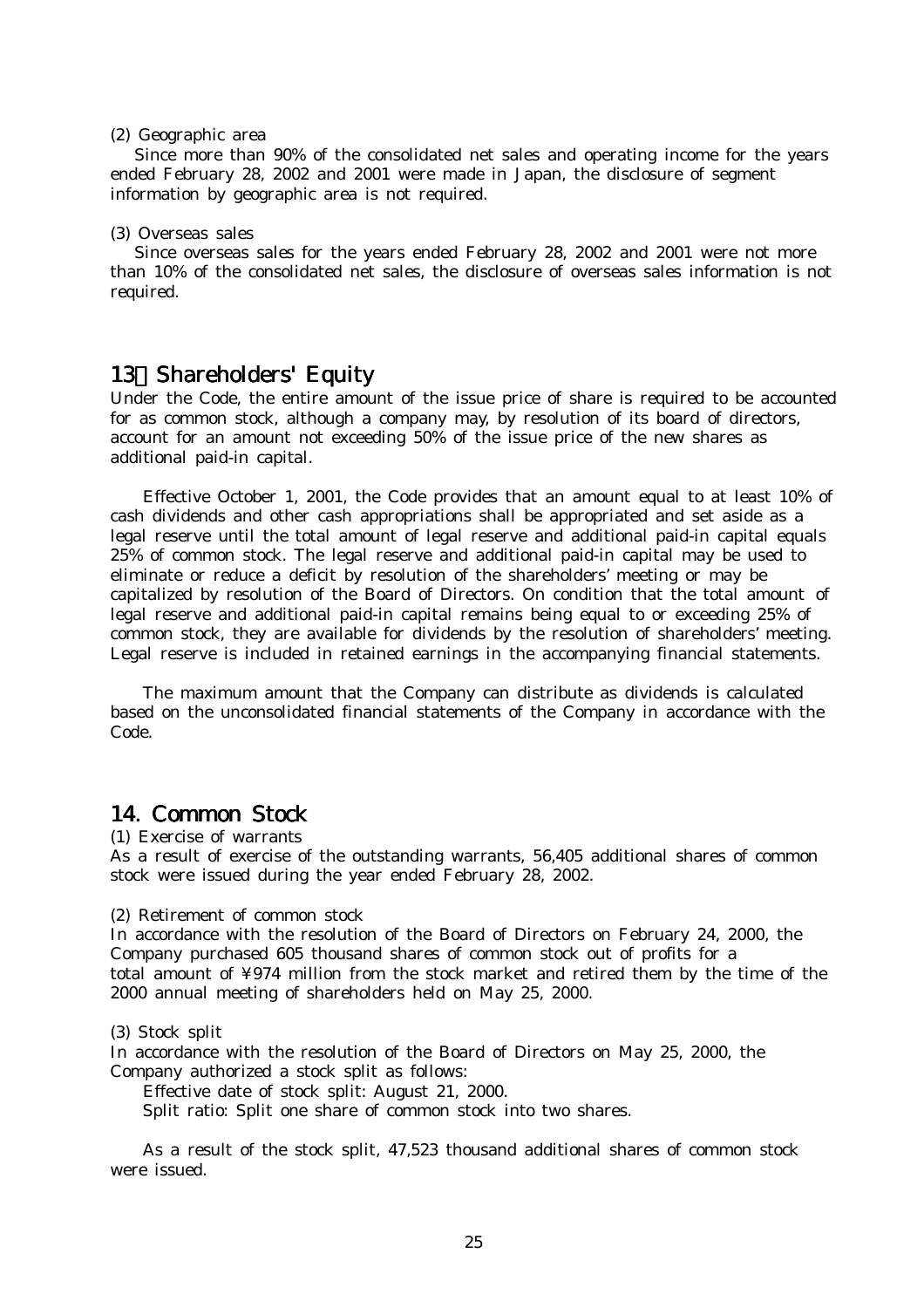## 15. Contingent Liabilities

Contingent liabilities at February 28, 2002 were as follows:

|                              |    | Thousands of |      |  |
|------------------------------|----|--------------|------|--|
| Millions of yen U.S. dollars |    |              |      |  |
|                              | 52 | $\mathbf{s}$ | -388 |  |

## 16. Subsequent Events

(1) Appropriation of retained earnings

At the 2002 annual meeting of shareholders held on May 23, 2002, the appropriation of retained earnings for the year ended February 28, 2002 was duly approved as follows:

|                      | Millions of yen U.S. dollars | Thousands of |  |
|----------------------|------------------------------|--------------|--|
| Cash dividends       | ¥ 847                        | \$6,321      |  |
| Bonuses to directors | 56                           | 418          |  |

(2) Reduction in additional paid-in capital and legal reserve

At the 2002 annual meeting of shareholders mentioned above, it was duly approved that the amount of total additional paid-in capital and legal reserve which exceeds 25% of the Company's stated capital was transferred to retained earnings in accordance with the revised Code. As a result of this transfer, the additional paid-in capital was reduced to ¥2,118 million (\$15,806 thousand) and legal reserve to zero.

(3) Acquisition of treasury stock

At the 2002 annual meeting of shareholders mentioned above, it was duly approved that, in accordance with the Code, the Company could acquire 14,000 thousand shares of common stock within the limited total amount of ¥28,000 million (\$208,955 thousand) for a period of time ranging from the termination of the 2002 annual meeting of shareholders to the 2003 annual meeting of shareholders.